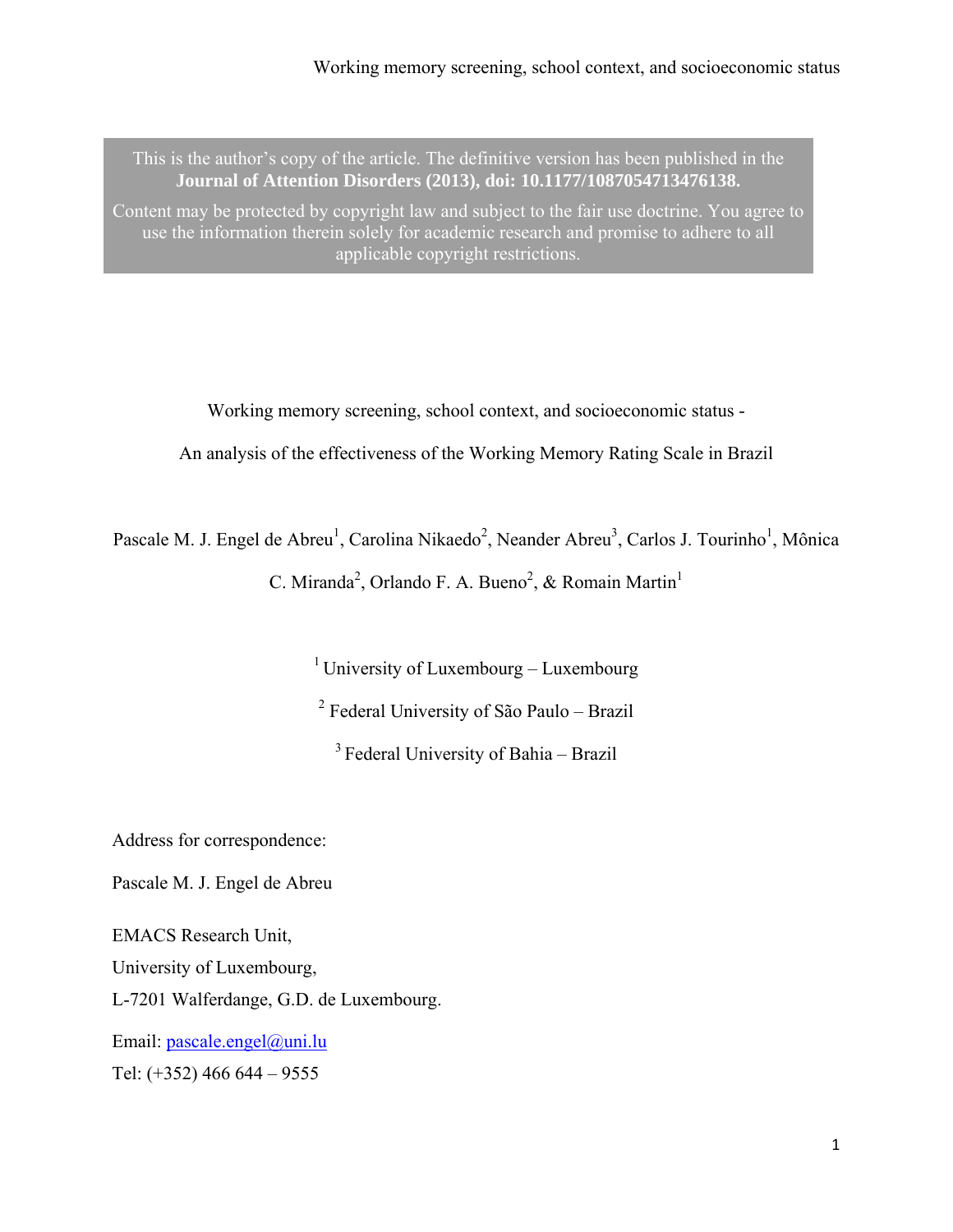## **Abstract**

**Objective:** The study explores the psychometric properties of the Brazilian-Portuguese version of the Working Memory Rating Scale (WMRS-Br) in a population of 355 young children from diverse socioeconomic status and schooling backgrounds.

**Method:** Public and private school teachers completed the WMRS-Br and children were assessed on a range of objective cognitive measures of fluid intelligence, working memory, and attention.

**Results:** Reliability and validity of the WMRS-Br were excellent across the public and private school sample. The WMRS-Br manifested substantial links with objective measures of working memory and medium links with selective attention, switching, and interference suppression. Confirmatory factor analyses suggest that a shorter version of the scale provides an adequate fit to the data.

**Conclusion:** The WMRS-Br represents a valid screening tool in a Latin American context that has the potential to improve the early detection of working memory deficits in children growing up in poverty.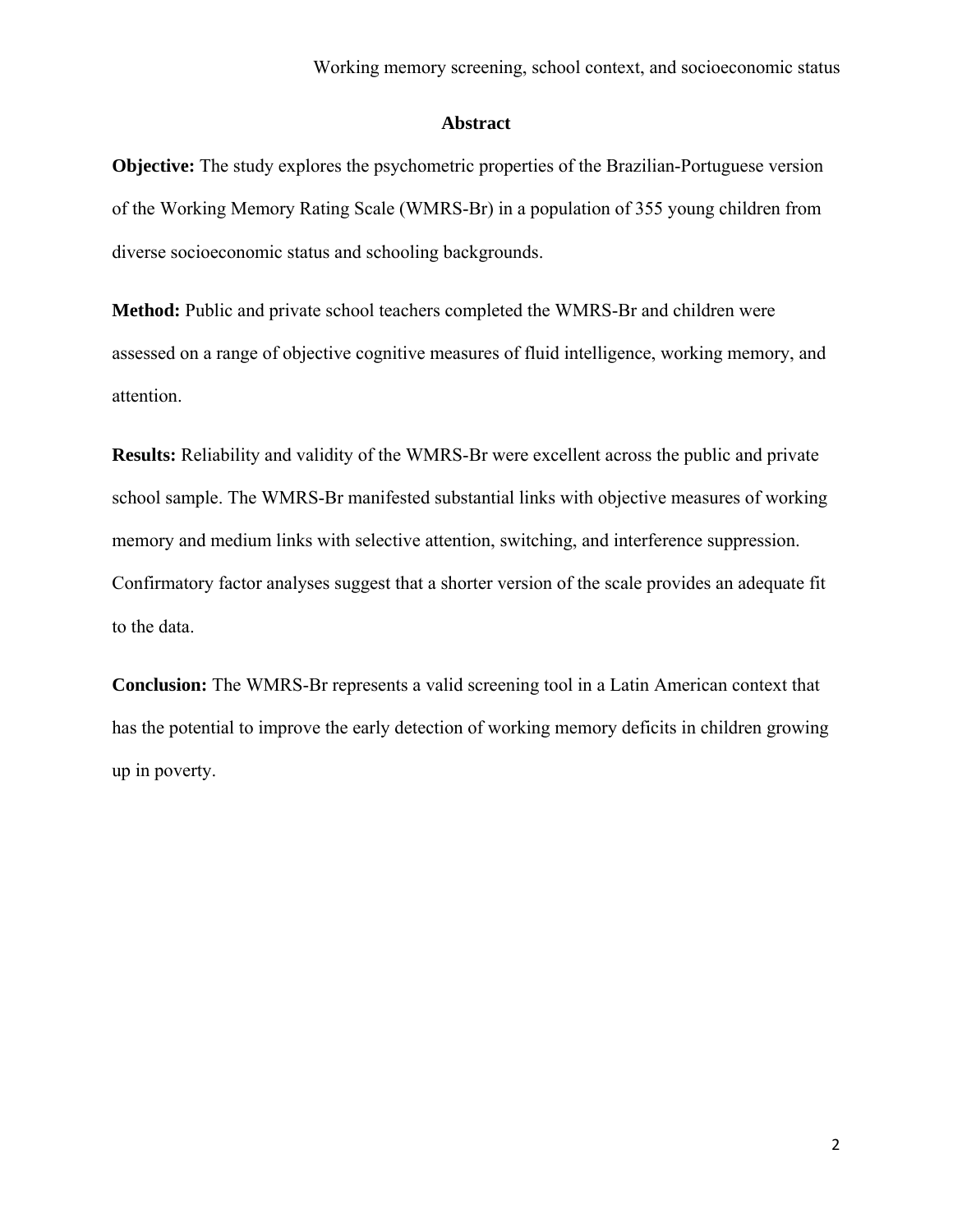## **1. Introduction**

Working memory (WM) is a capacity limited cognitive system that temporarily holds and manipulates information over brief periods of time in the course of ongoing cognitive activities (Baddeley, 2000). It has been closely linked with children's learning progress in key academic domains such as language, reading and math, and low WM performance has been identified as a high risk factor for learning disorders (Engel de Abreu & Gathercole, 2012; Gathercole, Pickering, Knight, & Stegman, 2004; Martinussen, Hayden, Hogg-Johnson, & Tannock, 2005; Willcutt, Pennington, Olson, Chhabildas, & Hulslander, 2005). To date not many instruments have been designed to assess WM behavior in the classroom. The present paper focuses on one commercially available screening tool that has been developed in the UK – the Working Memory Rating Scale (WMRS; Alloway, Gathercole, & Kirkwood, 2008). The study addresses the psychometric properties of the WMRS in a population of young children from a range of socioeconomic status backgrounds in Brazil. A key question is whether a screening tool that was developed in England can provide an accurate indication of WM behavior in another linguistic, cultural, and educational setting that is marked by large degrees of social inequalities.

 The WMRS is a behavioral rating scale designed to provide educators with an instrument to identify students who struggle with limited WM capacity. Teachers are often not familiar with the concept of WM and few have received explicit training on how to recognize and support WM problems in the classroom. WM deficits are therefore often undiagnosed or confused with problems of motivation or intelligence (Gathercole & Alloway, 2008). Traditionally, WM is assessed using cumbersome testing batteries that are generally expensive and have to be administered by a specialist with training in psychometric assessment, putting significant strains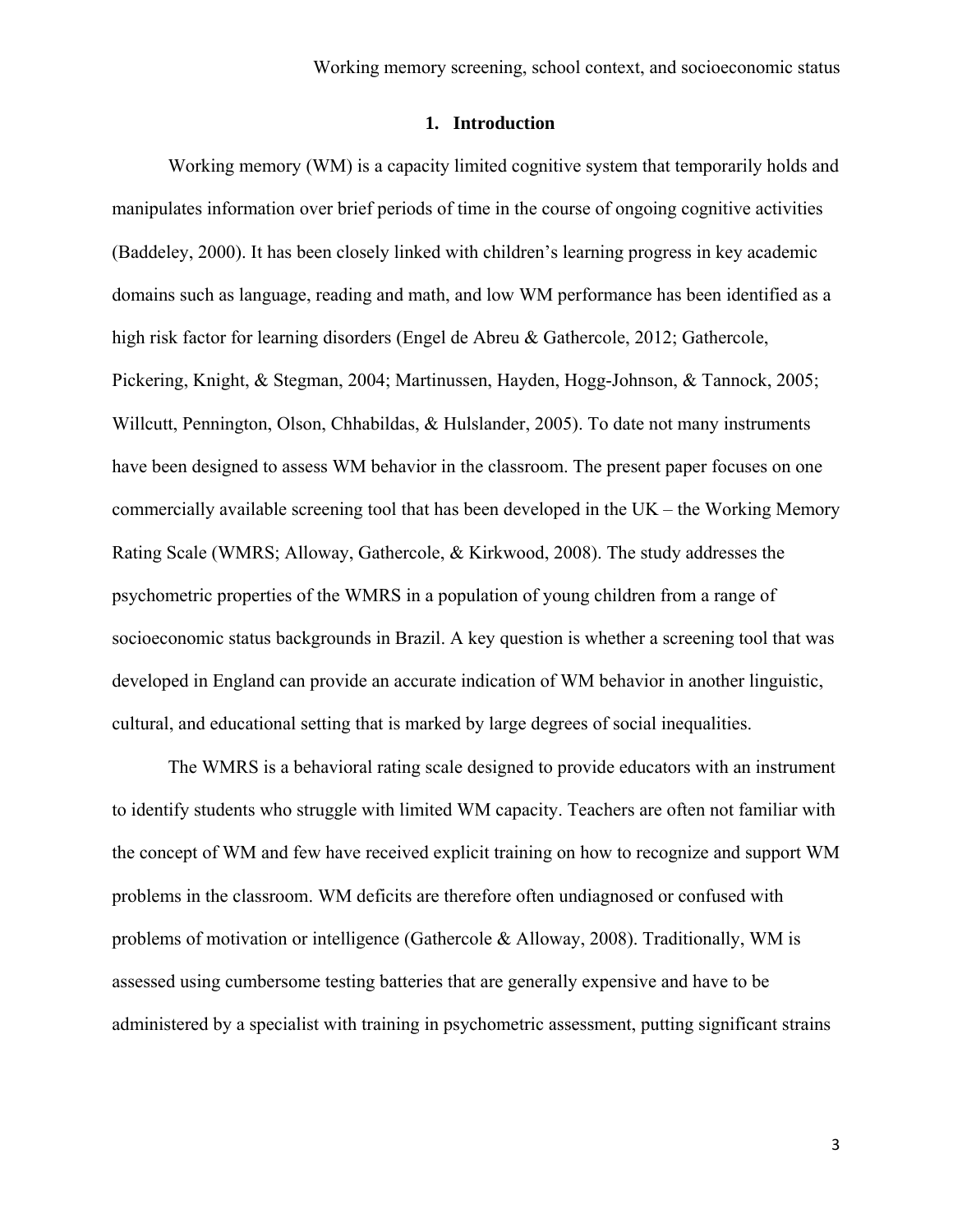on public resources. Furthermore, assessments are generally conducted in highly controlled environments which do not necessarily reflect the WM demands of naturalistic setting.

The WMRS is currently the only available instrument for measuring WM behavior that can be administered by a teacher. It was developed on the basis of teacher interviews and classroom observations in the UK and consists of 20 descriptions of behaviors that characterize children with WM deficits. In contrast to other behavior rating scales that include features of WM (e.g. BRIEF; Gioia, Isquith, Guy, & Kenworthy, 2000), the main attributes of the WMRS are its exclusive focus on WM and its fast administration and scoring that can be done by a nonexpert. Studies conducted in English-speaking countries have shown that scores on the WMRS correlate with objective measures of verbal and visuo-spatial WM, indicating good criterionrelated validity (Alloway, Gathercole, Kirkwood, & Elliott, 2009a; Normand & Tannock, 2012).

One of the shortcomings of the WMRS is that its psychometric properties are not yet extensively researched. In their original study with 417 children in England, Alloway and colleagues (2009a) report that the scale manifests good internal reliability and exploratory factor analyses revealed that the 20 items measured the same underlying ability. In an independent study with 524 English-speaking children from Canada, Normand and Tannock (2012) confirmed high internal consistency of the scale; however, when verifying its one-factor structure with confirmatory factor analyses the model poorly fitted the data. Item-total correlations were high, leading to the conclusion that some of the 20 items were redundant. Additional analyses showed that the factor structure of a more parsimonious 5-item model was superior to the original model. The short version of the WMRS manifested satisfactory internal consistency and criterion validity that were similar to the ones obtained with the complete scale. Further studies are clearly needed to replicate these findings and to explore the validity of the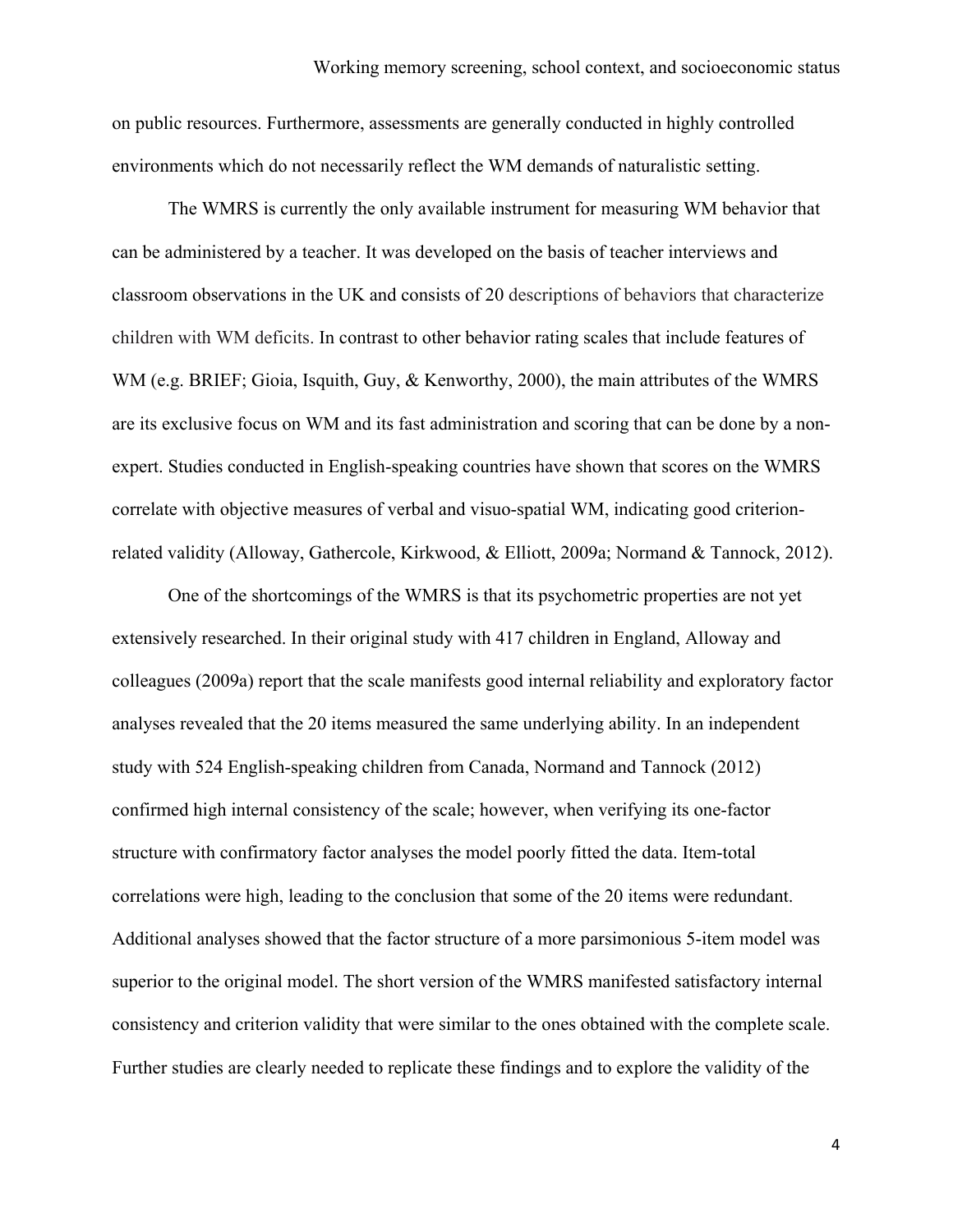short WMRS in an independent sample. Another limitation of the WMRS is that it is currently only available in English and has exclusively been studied in Anglo-Saxon teaching contexts. It is therefore at present unclear whether the WMRS provides an accurate indication of WM behavior in another linguistic and cultural setting. A related question is whether the WMRS represents a valid measurement tool if administered in challenging educational circumstances. The studies of Alloway and colleagues (2009a) and Normand and Tannock (2012) were conducted in first world countries with high Human Development Indices indicating high standards of living and of public school education. Whether teachers that work in less privileged circumstances are able to recognize signs of problematic WM behavior remains to be seen.

Finally, an unresolved issue concerns the extent to which scores on the WMRS relate to objective measures of attention. Increasing evidence suggests that WM and attention are closely intertwined processes. Individual differences studies reveal strong links between WM capacity and controlled attention (Engel de Abreu, Conway, & Gathercole, 2010; Engle, Tuholski, Laughlin, & Conway, 1999). Studies with atypical groups have shown that symptoms of inattention generally accompany low WM scores (Alloway, Gathercole, Kirkwood, & Elliott, 2009b, Gathercole, et al. 2008) and there is increasing evidence of WM impairments in children with attention-deficit hyperactivity disorder (ADHD; Alloway, Gathercole, & Elliott, 2010; Martinussen et al., 2005; Martinussen & Tannock, 2006). The exact nature of the relationship between attention and WM is not yet fully understood. Some theorists argue that attention increases the encoding of relevant over irrelevant information into WM, contributes to the active maintenance of information within the WM system, and participates in the manipulation and updating of the contents of WM (see Awh, Vogel, & Oh, 2006 for a review). There are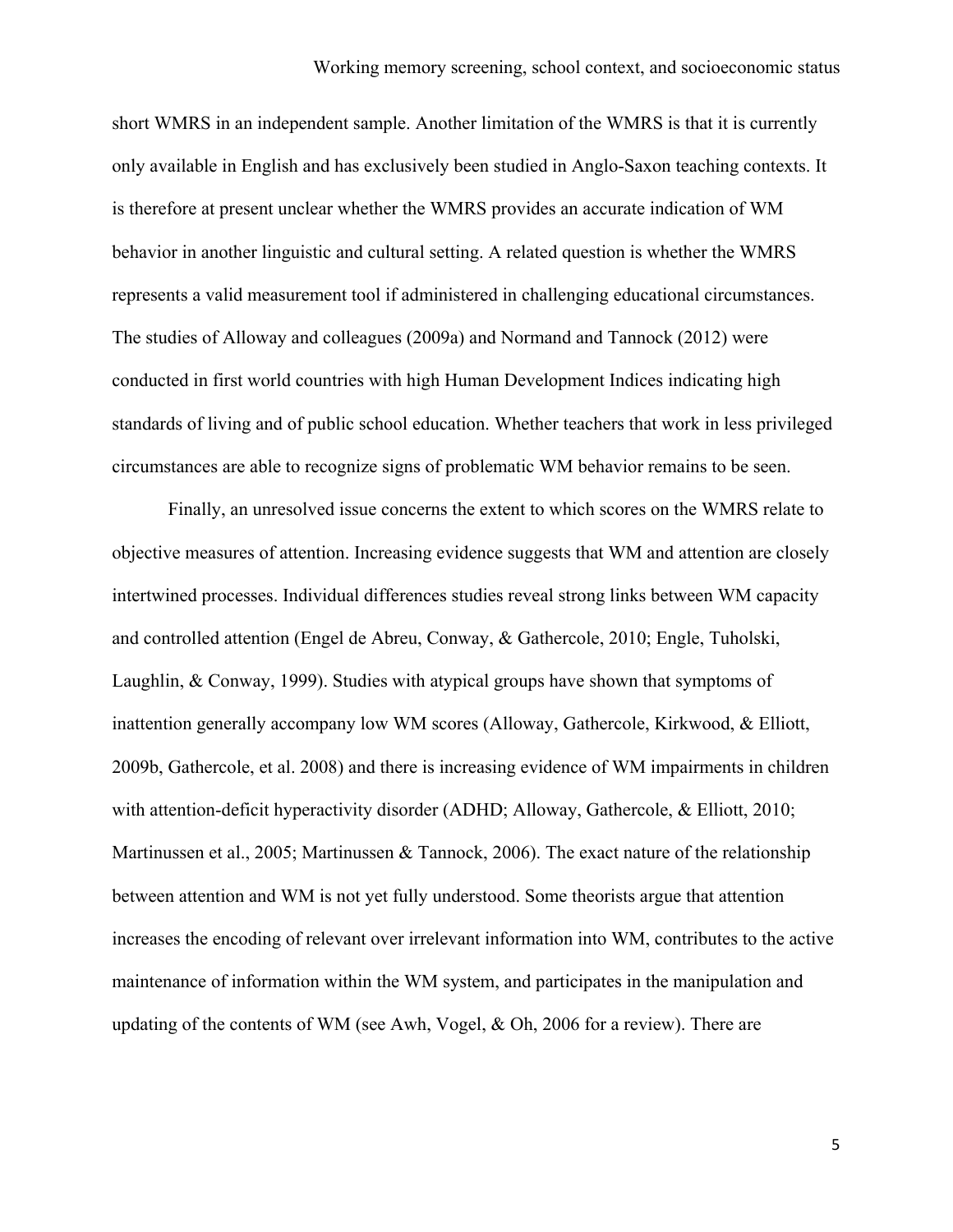indications that neither attention nor WM represent a uniform set of processes (Miyake et al., 2000); their relationship may therefore depend on the type of processes involved.

The presented study is the first to adapt the WMRS into Brazilian-Portuguese and explore its psychometric properties in a large sample of children from a wide range of socioeconomic status groups and different schooling contexts. The major objective was to complement earlier research with English-speaking children (Alloway et al., 2009a; Normand & Tannock, 2012) and examine the internal consistency, factor structure, validity, and diagnostic utility of the WMRS in a population of Brazilian children from different backgrounds in the early elementary school years. The study was designed to replicate the findings of Normand and Tannock (2012) and contrasts the original WMRS factor structure with the short 5-item version of the scale using confirmatory factor analyses. It extends previous works by exploring the relationship between WMRS scores and objective measures of attention. This is particularly relevant in the light of the consistent finding that WM deficits are associated with symptoms of inattention and mindwandering (Alloway et al., 2009b; Martinussen et al., 2005). A particular interest was to explore the psychometric properties of the WMRS in Brazilian private and public schools in order to determine whether the scale can provide a valid instrument for assessing WM behavior in challenging educational contexts and in socially vulnerable populations.

Although Brazil is one of the fastest-growing major economies in the world, the country's educational system continues to be extremely unequal. Despite governmental efforts, the quality of public school education remains poor. According to the Brazilian education quality index IDEB, public schools have an average educational quality grade of 4 whereas private schools have a quality grade of 6 which corresponds to the average level of public schools in OECD countries (INEP, 2009; OECD, 2010). Private institutions operate in circumstances that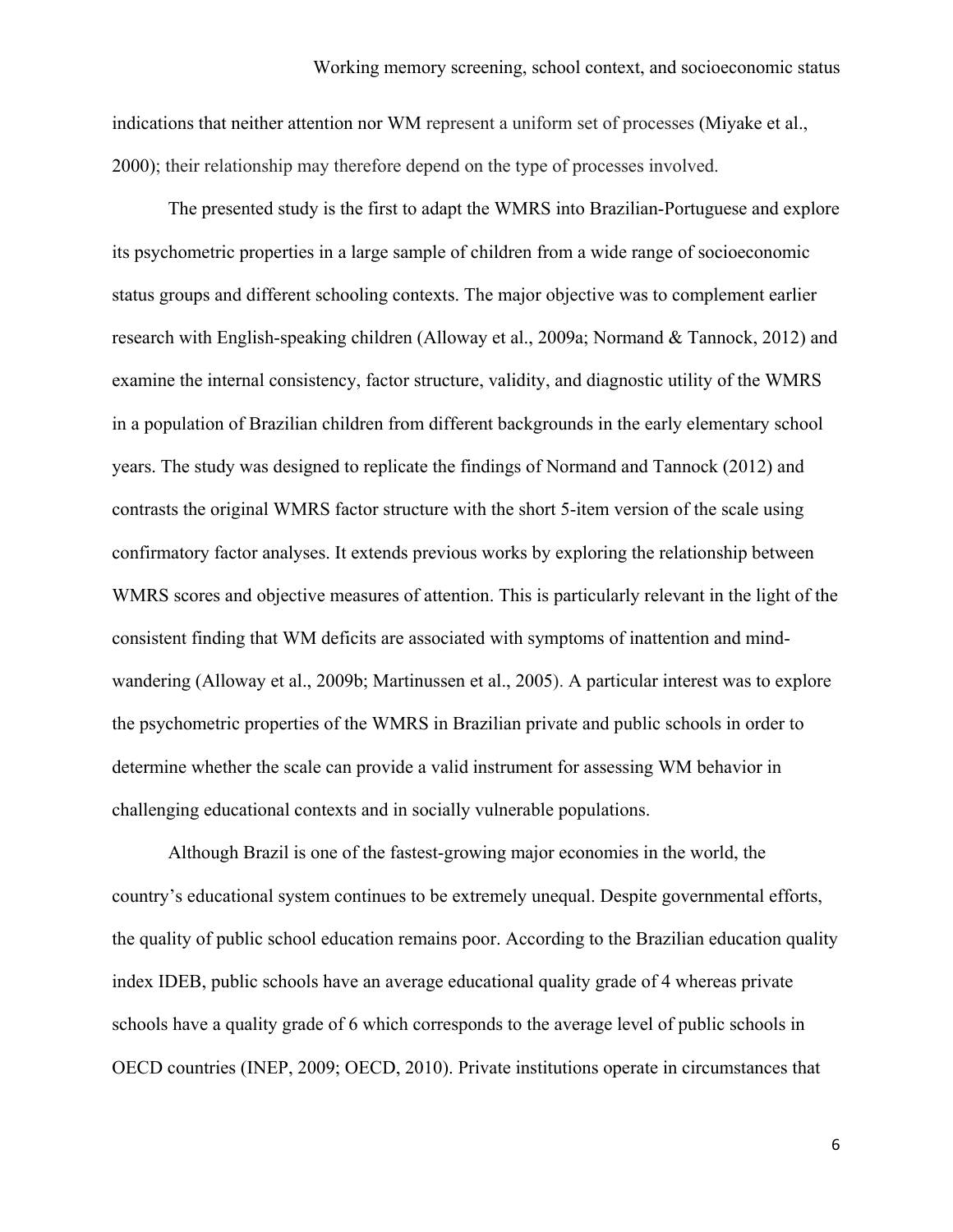resemble those of schools in developed countries. They offer higher teacher salaries and better facilities than public schools that must generally cope with tight budgets. Public school teachers are often not educated past high school and many have to work several shifts a day in order to make a decent living (for a review see Evans & Kosec, 2012 and IDB, 2008). The presented data was collected in public and private schools across two Brazilian states. Children completed a range of cognitive measures of fluid intelligence, WM, and attention. The majority of the tasks form part of standardized test batteries and are widely used in research and clinical settings to measures processes relate to WM and attention in children. The Brazilian Portuguese version of the WMRS (WMRS-Br) was adapted for the purpose of this study. It was predicted that the WMRS-Br would manifest satisfactory internal reliability and correlate with objective measures of WM and attention in the private school sample. Based on Normand and Tannock (2012), it was expected that the short WMRS would provide a better account of the data than the complete scale. It was anticipated that the WMRS-Br might be less effective in detecting WM problems in Brazilian public than private school settings. Firstly, public school teachers who struggle with heavy workloads, low salaries, and inadequate training might lack the motivation, time, or diagnostic competence to judge signs of problematic WM behavior in the classroom. Secondly, the climate in Brazilian public schools is likely to be emotionally charged as low socioeconomic status is associated with stressful life conditions. Public school children might therefore exhibit more disruptive classroom behaviors in contrast to private school children which might be inaccurately identified as WM problems.

## **2. Method**

### **2.1. Participants**

The data from 355 Brazilian children (182 girls, 173 boys) from the cities of São Paulo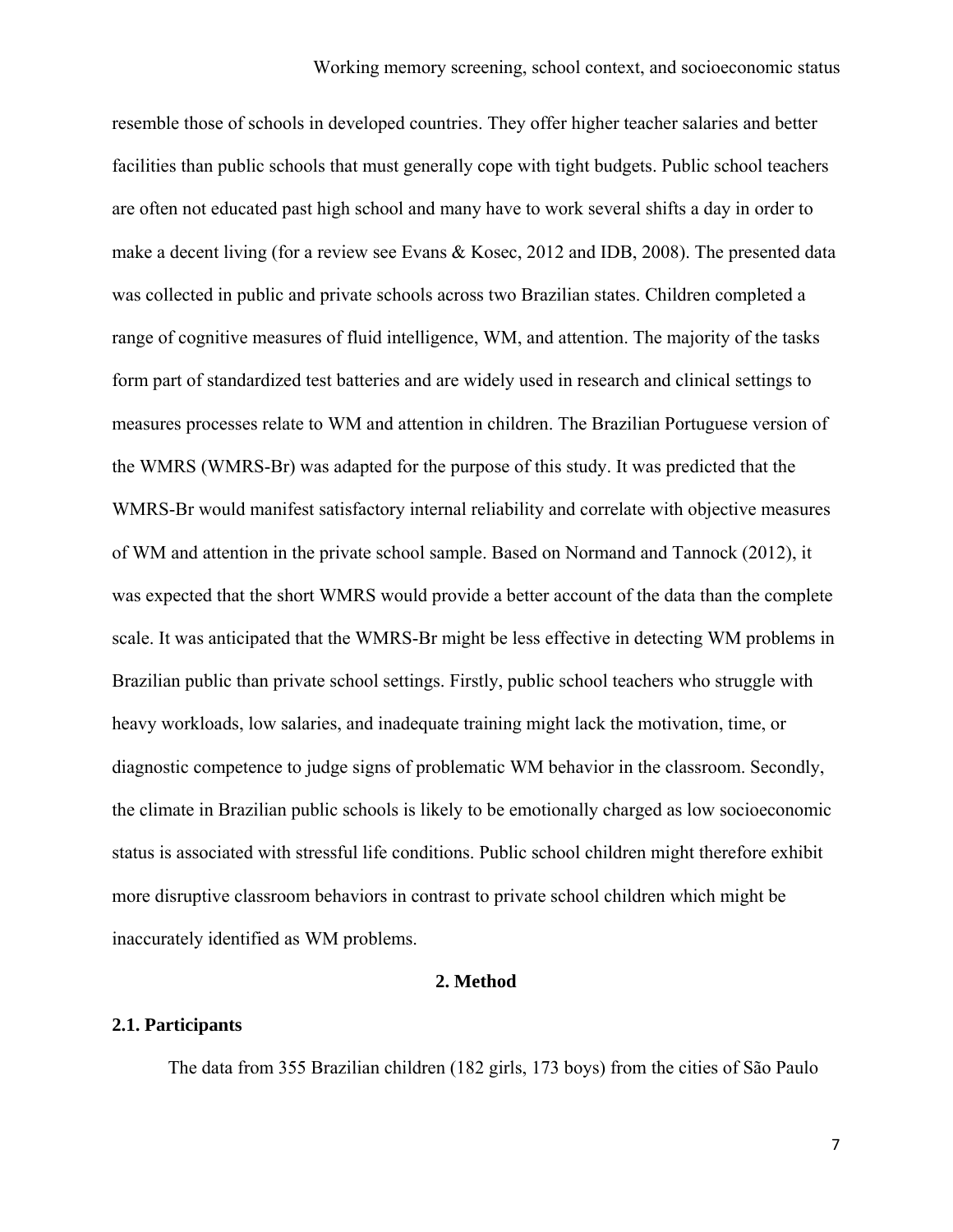/ state of São Paulo (48%) and Salvador/ state of Bahia (52%) was analyzed. Caregivers completed a social background questionnaire containing information related to the development of the child and the socio-demographic characteristics of the household. The data was collected as part of a larger study on the effects of poverty on children's cognitive development. Children with severe malnutrition and suspicion of developmental delays, intellectual, sensory, or neurological impairments were excluded from the study.

All children were monolingual in Portuguese and had a mean chronological age of 7 years and 5 months  $(SD = 7.8$  months; range 6 years 1 month – 8 years 11 months). Participants were recruited from Year 1 and Year 2 of nine private and eight public schools. In total 52 teachers took part in the study (30 from private and 22 from public schools). With one exception all of the teachers were woman. Teachers and school principals completed a questionnaire providing information on their schools characteristics and resources. All of the private schools were charging monthly fees of between 345 BRL (~170.09 USD) and 830 BRL (~409.36 USD). They were located in advantaged neighborhoods, and did not struggle with educational resources. The public schools were free of charge. They had a low average education quality index (IDEP =  $3.9$ , INEP, 2009) and  $86%$  of the schools indicated facing severe financial constraints. Main demographic characteristics of the sample are reported in Table 1. Notably, private and public school children differed significantly on the socioeconomic status indexes. Public school caregivers were low-skilled professionals (e.g. cleaners, street service workers) and 25% of the households were living on less than 2.50 USD a day. In contrast, none of the private school children were living in poverty and their caregivers were highly skilled (e.g. engineering professionals, medical doctors). Schools did also differ significantly in terms of classroom size: the average child-teacher ratio was 1:18 in private and 1:25 in public schools.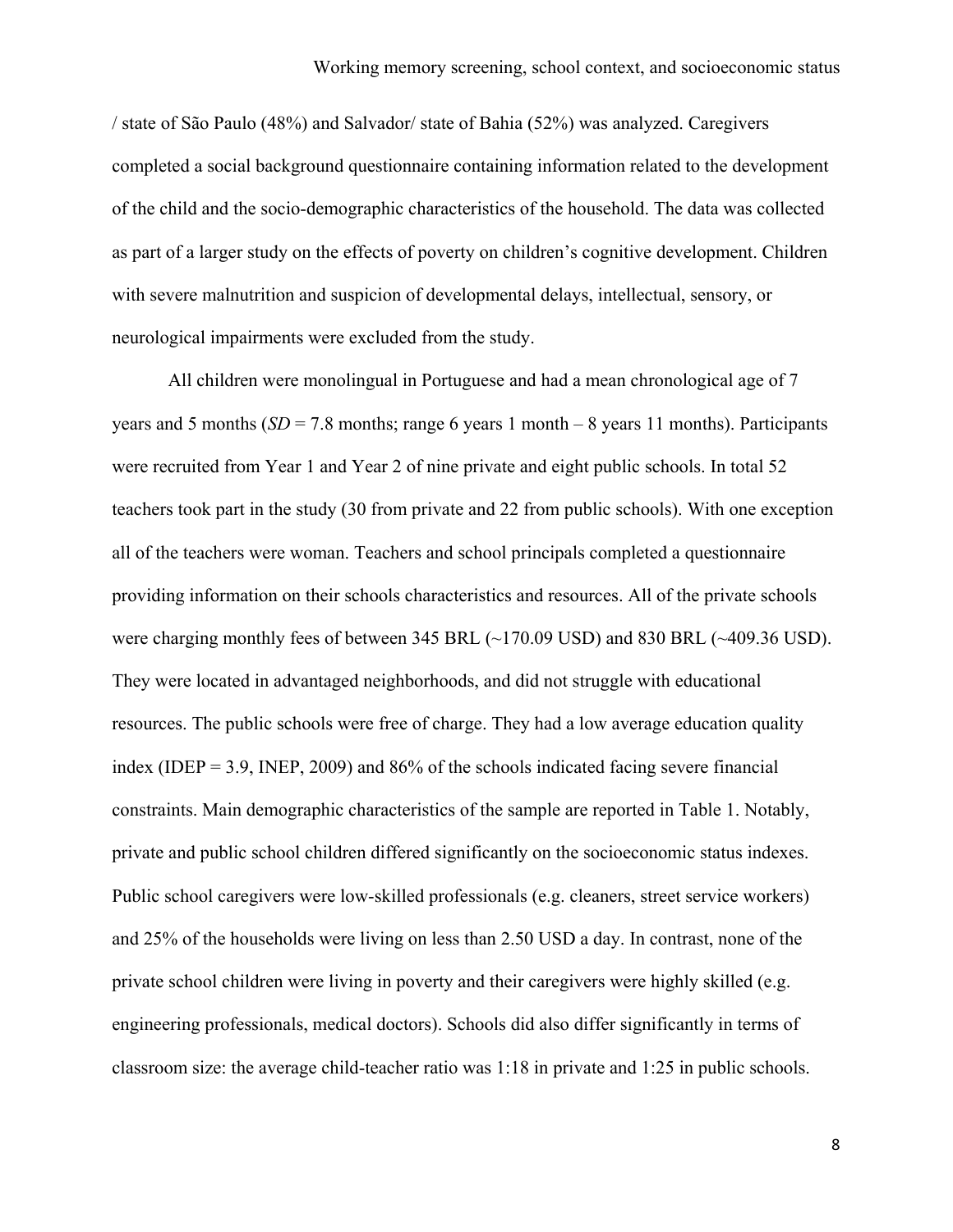Table 1 about here

## **2.2. Procedure**

The WMRS-Br was adapted from English into Brazilian Portuguese by a team of eight researchers. Emphasis in the adaption process was on conceptual and cross-cultural rather than on linguistic equivalence. In a first phase all of the items were translated from English into Brazilian Portuguese by a native Brazilian who lived in an English speaking country for over five years. The translation together with the English original was then revised by an expert panel of five independent assessors fluent in both Portuguese and English and the best features of each revision were retained. The scale was pre-tested and discussed with a group of teachers and problematic items were further modified by the expert panel including the original translator. The final scale was independently back-translated into English by two native speakers of Portuguese who are fluent in English. Teachers were asked to complete the WMRS-Br for each child participating in the study.

Children were individually assessed on a battery of objective measures of verbal and visuo-spatial WM, fluid intelligence and different attentional capacities. All of the assessments were adapted from English originals following forward- and back-translation procedures. Reliability of instruments was established for the scores produced by the measures in this study and are presented in the results section. Informed written consent procedures were followed for all participants and the study was approved by the national Brazilian ethics committee CONEP. The behavioral measures were administered in a quiet area of the school by qualified research assistants who were all trained by the first author. For all the measures, raw scores were used as dependent variables as no data were available regarding measures of standardized norms in a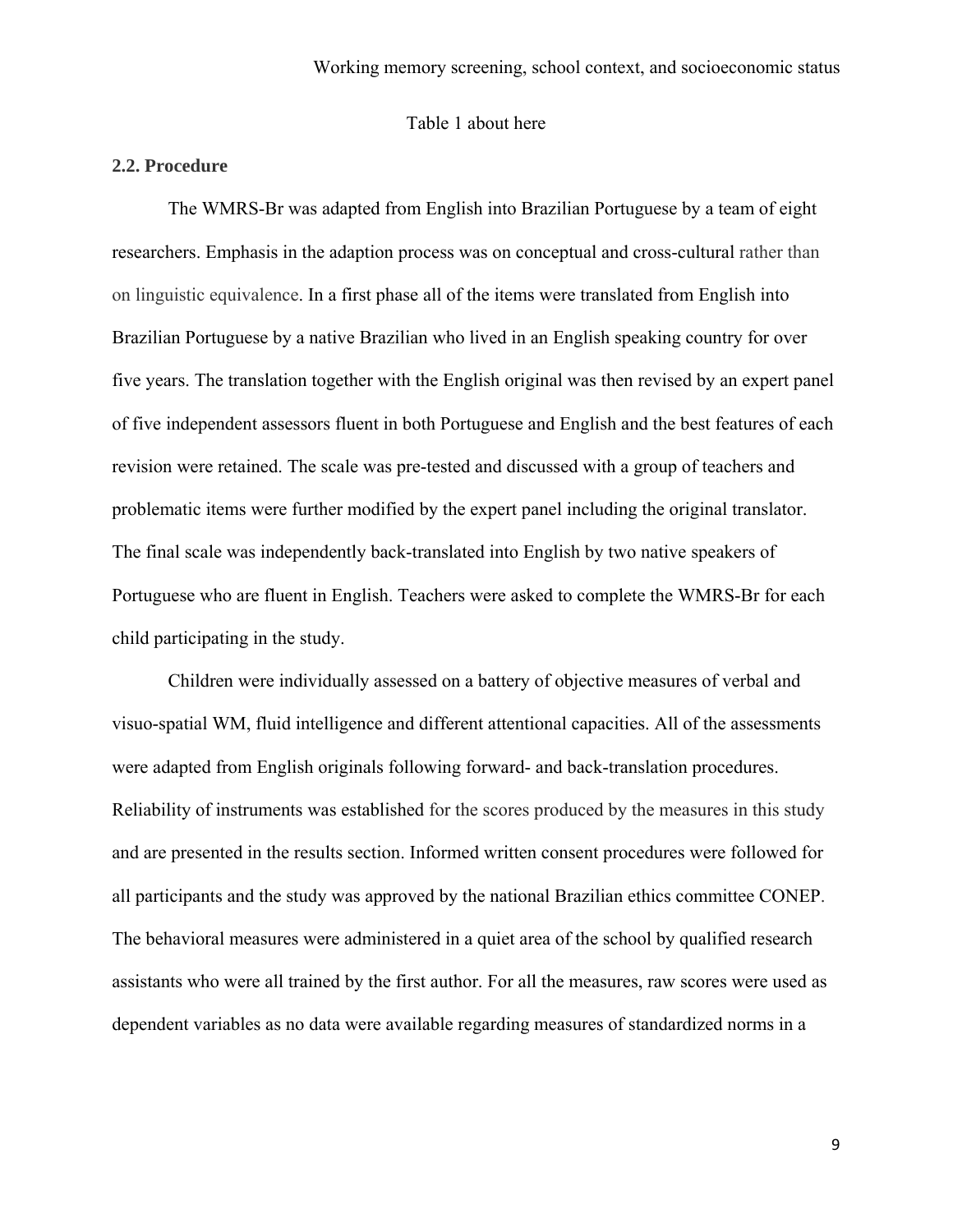population of Brazilian children. Unless otherwise specified, tests that form part of published batteries were administered according to standard procedures and are not described in detail.

#### **2.3. Measures**

**Working memory rating scale** (Alloway et al., 2008). The WMRS consists of 20 descriptions of behaviors that characterize children with WM problems (see Alloway et al., 2009 for a description of the sample items). Teachers rate how typical each behavior was of a particular child during the school year, using a four-point Likert-type scale ranging from (0) not typical at all to (3) very typical. The dependant measure used for analyses was the sum of the responses.

**Objective measures of verbal and visuo-spatial WM.** Two verbal (digit recall and counting recall) and two visuo-spatial (dot matrix and odd-one out) WM measures from the computer-based Automated Working Memory Assessment (AWMA, Alloway, 2007) were administered. In the *Digit Recall* task the child has to immediately repeat sequences of spoken digits in the order that they were presented. In the *Counting Recall* task the child is presented with pictures containing circles and triangles and is asked to count and memorize the number of circles in each picture. At the end of each trial the child has to recall the number of circles of each picture in the right order. The *Dot Matrix* task consists of a 4X4 matrix and a red dot that appears in different locations of the matrix. Children have to remember the sequence of locations and recall them by tapping the squares of the empty matrix in the right order at the end of each trial. In the *Odd-One-Out* task children are presented with arrays of three boxes with one shape in each. They have to identify the shape that does not match with the two others, remember its location in each array, and recall the localization of the odd shape when presented with an array of empty boxes at the end of the trial.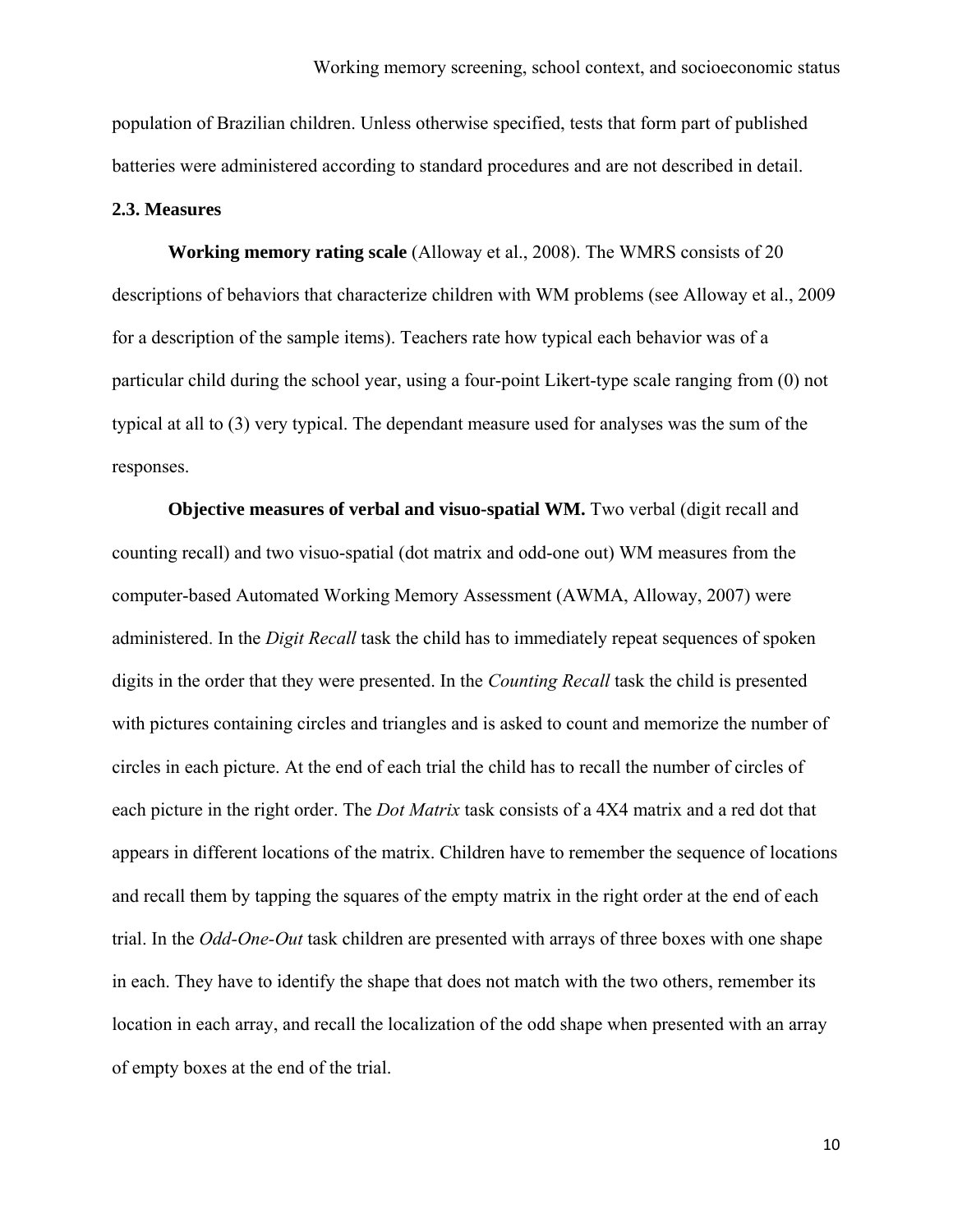**Fluid intelligence.** Children completed the Raven's Coloured Progressive Matrices (Raven, Court, & Raven, 1986), a nonverbal task in which geometrical figures need to be completed by choosing the missing piece among six alternatives.

**Attentional capacities.** Two measures from the Test of Everyday Attention for Children (TEA-Ch, Manly, Robertson, Anderson, & Nimmo-Smith, 1998) tapping into selective/focused attention (sky search) and switching/attentional control (opposite worlds) were administered. In the *Sky Search* task children are presented with an A3-sheet depicting 128 paired spacecrafts of which 20 pairs are identical. Children have to circle the identical pairs as fast as possible. Subsequently children are administered a motor control version of the task containing only the 20 target items without the distracters. The sky search time-per-target score is calculated adjusted for motor speed. In the *Opposite Worlds* task children are presented with four pictures containing each a path of digits 1 and 2. In the same world condition children have to follow the path and name the digits as fast as possible. In the opposite world condition children are instructed to follow the path and say "two" when they see a 1 and "one" when they see a 2. The dependant measure was the sum of correct responses on both task conditions.

Two measures of response inhibition were administered. Children completed a Brazilian version of the *Simon Says* task ("o mestre mandou" meaning "the master ordered") modified after Carlson and Meltzoff (2008). In this task children are standing opposite the experimenter that is performing a series of physical actions accompanied by verbal commands (e.g. "touch your nose"). Children are instructed to imitate the action of the experimenter if the command is prefaced with the phrase "o mestre mandou" but stand still for commands without the beginning "o mestre mandou". The experimenter performs all the actions. In total 16 trials are administered of which 8 were non-imitation trials. The task is preceded by two practice trials with corrective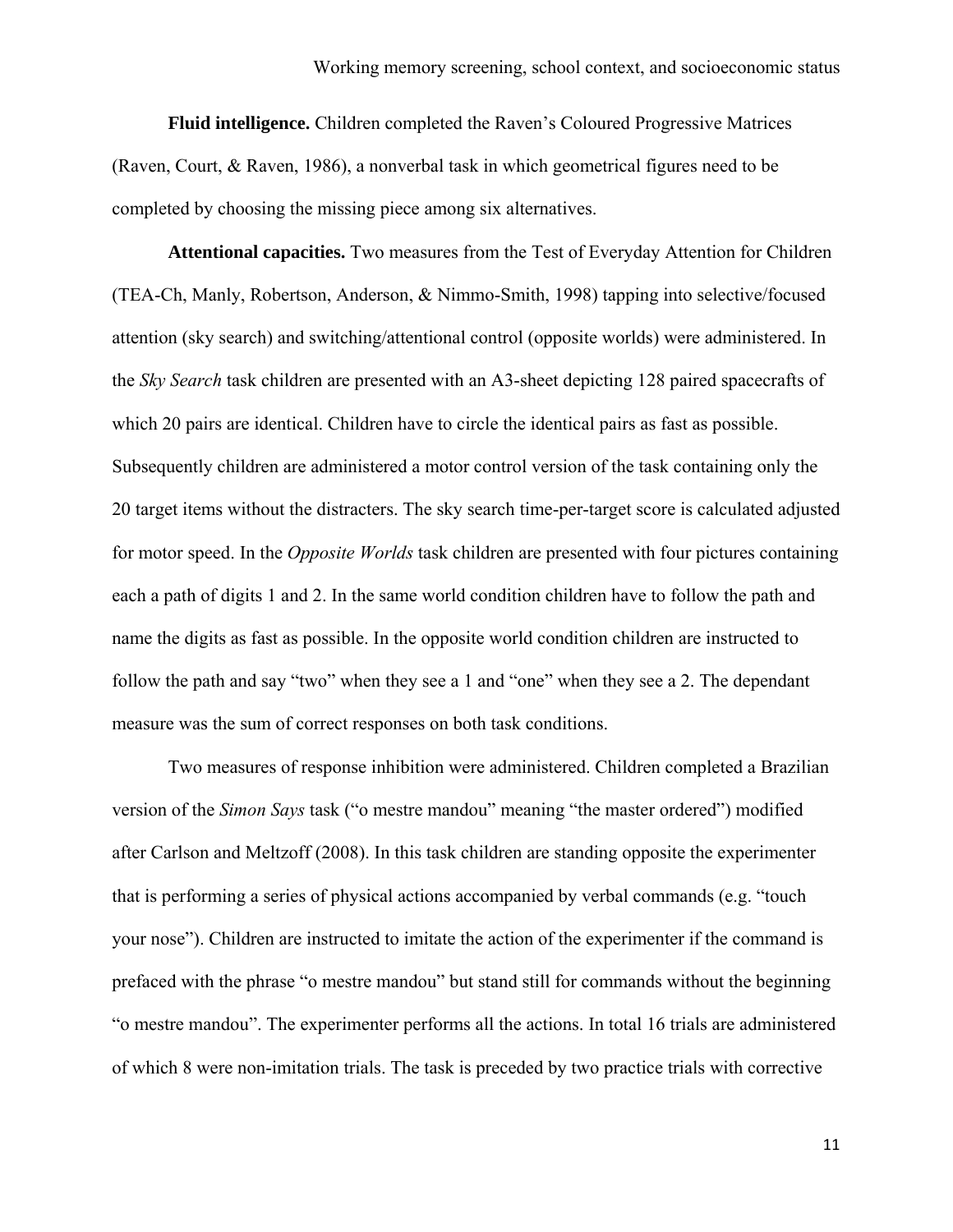feed-back and children are reminded of the task rules after the first half of test trials. The dependant measure used for analyses was the sum of responses on the non-imitation trials (coded as:  $3 =$  no movement;  $2 =$  wrong movement;  $1 =$  partial imitation;  $0 =$  complete imitation). Children also completed a Brazilian Portuguese version of the *Go/No-Go* task adapted from Cragg and Nation (2008). The task is presented on a laptop computer and consists of a background scene of a soccer goal and either a soccer ball (Go trials) or a football (No-Go trials) that appears for 200ms centrally near the bottom of the screen. Children are instructed to continuously press down the left mouse button (marked with a star) with the index finger of their dominant hand. When the soccer ball is presented they have to let go of the star key and press the response key (right mouse button) as fast as possible with the same finger. When a football appears they have to keep their finger pressed down on the star key (see Cragg & Nation, 2008 for a detailed description of the task). Children first complete two blocks of 10 Go trials each. Next two mixed blocks (containing Go and No-Go trials) of 32 trials each are presented. No-Go stimuli occur on 25% of the trials. The dependant measure used for analyses was the percentage of correct responses in the mixed blocks. Go trials were scored as correct if the child released the star key and pressed the adjacent response key. No-go trials were scored as correct if the child continued pressing the star key.

Children completed two computerized measures of interference suppression that were administered with response buttons on each side of the computer screen. In the *Flanker* task (described in detail in Engel de Abreu, Cruz-Santos, Tourinho, Martin, & Bialystok, 2012) children are asked to indicate as fast as possible the direction of a central fish in a row of five fish by pressing the corresponding left or right response button as quickly as possible. On congruent trials (50%), the flanking fish are pointing in the same direction as the target, and on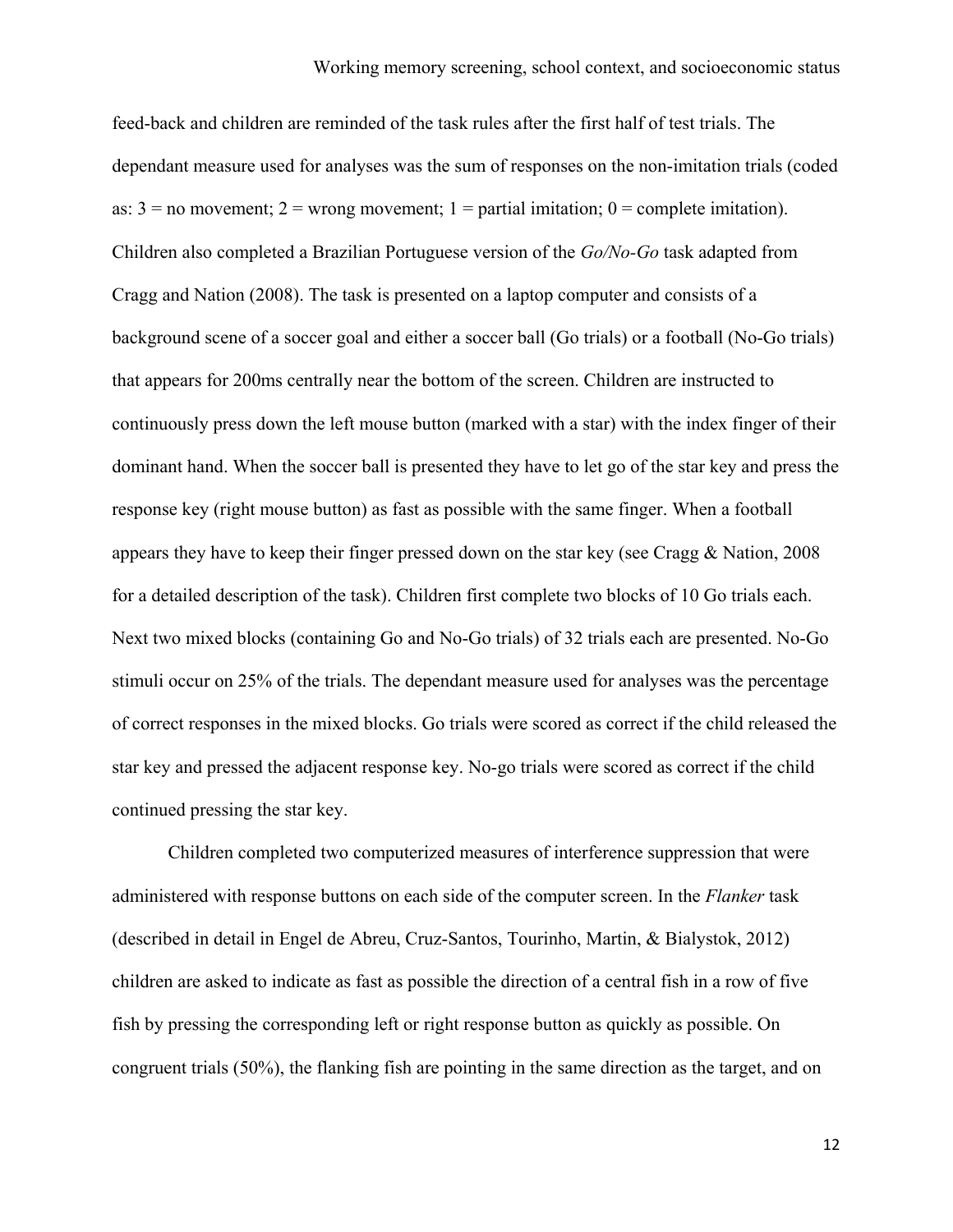incongruent trials, the distracter fish point in the opposite direction. In the *Simon* task (based on Bialystok, Craik, Klein, & Viswanathan, 2004) children have to press the green response button if a green teddy bear appears on the screen and the yellow button if a yellow teddy bear appears. Each trial starts with a 1,000-ms fixation cross in the middle of the screen, followed by a green or a yellow teddy bear that appears either left or right from fixation for 5,000 ms or until a response is made. Responses are followed by feedback (1,000 ms) and a 400-ms blank interval. Half the trials are incongruent, so the colored teddy bear appears on the side opposite to the appropriate response button. For both tasks, Flanker and Simon, children complete two blocks of 20 trials each in which presentation of congruent and incongruent trials was randomized. Eight practice trials precede the experimental trials. If more than two errors occur on these trials, the instructions and the practice are repeated until the child reaches the criterion level. The dependant measures used for analyses were the reaction times (RTs) on incongruent trials (excluding incorrect responses, RTs below 200 ms, and RTs above 3 *SD* of individual means).

## **3. Results**

Cronbach's alpha's for the WMRS-Br across the total sample was .98, with coefficients of .97 and .98 for private and public school samples respectively. Intercorrelations between the 20-items were high (Pearson's correlation coefficients ranging from .50 to .87) and exploratory factor analysis with oblique rotation showed that a single factor accounted for 69.16% of the total variance (61.78% for private and 71.49% for public schools). This suggests that the WMRS-Br manifests satisfactory internal reliability and convergent validity across the Brazilian sample.

Next, confirmatory factor analyses were performed on the covariance structure to evaluate the relative fits of the complete 20-items WMRS model and of the short 5-item model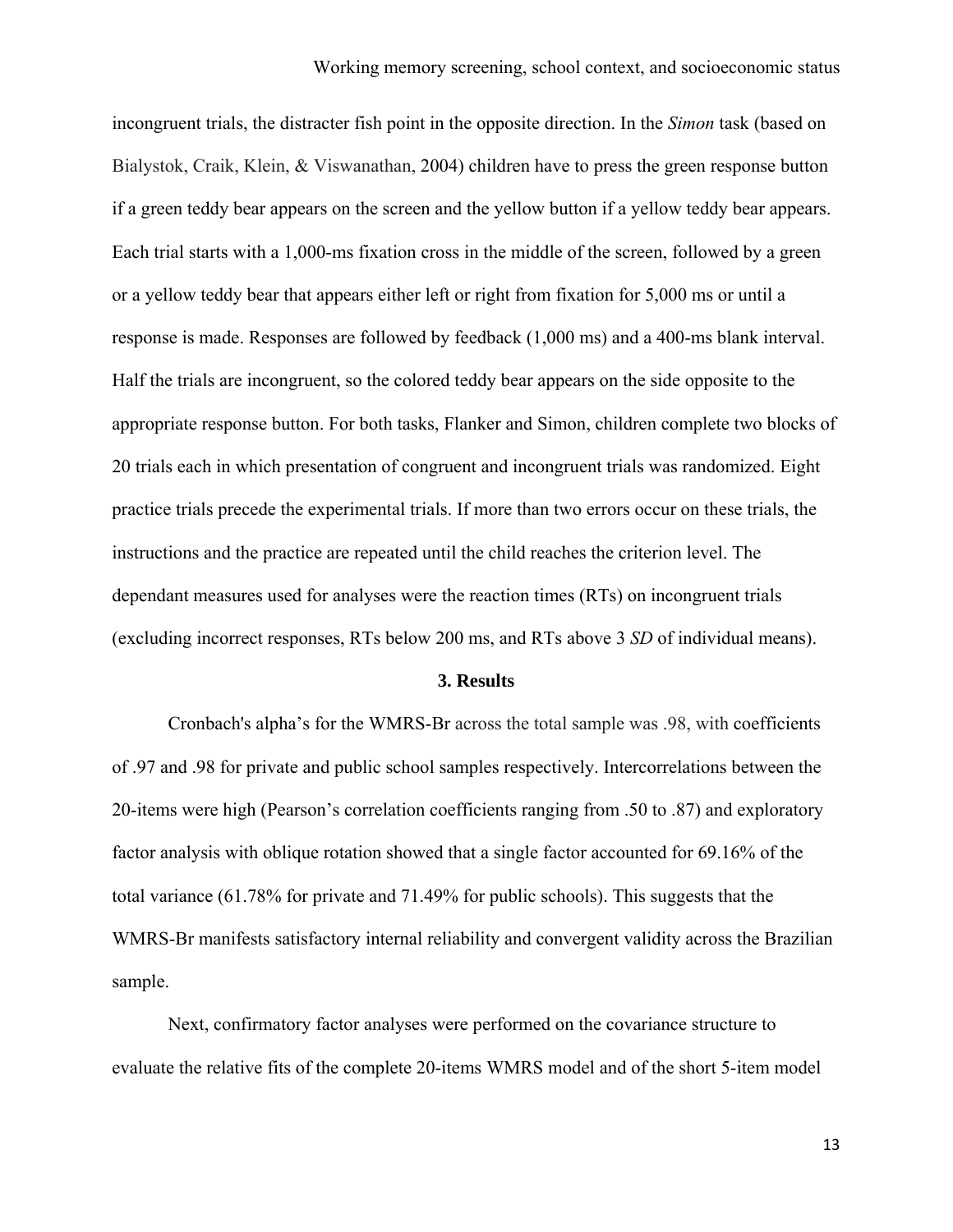as suggested by Normand and Tannock (2012). Maximum likelihood estimation was applied using AMOS 19 (Arbuckle, 2010) and model fit was assessed with the  $\chi^2$  statistic (nonsignificant = good fit); the Comparative Fit Index (CFI; Bentler, 1990; above .90 = acceptable fit), and the Root Mean Square Error of Approximation (RMSEA; Browne & Cudeck, 1993; below .10 = acceptable fit). Fit statistics in Table 2 indicate that the complete 20-item Model 1 provided a bad account of the data for both public and private school samples:  $\chi^2$  values were high, CFI indexes were below .90, and RMSEA values were above .10. The higher end of the interitem correlation range was above .86 suggesting redundancy of the items. In contrast to Model 1, the short 5-item Model 2 fitted the data better as indexed by CFI values above .98 and RMSEA indexes below .10. Internal consistency coefficients of Model 2 were high, with Cronbach's alphas ranging from .91 to .92.

#### Table 2 about here

Standardized factor loadings of the 5 items on the WMRS factor were significant and ranged homogeneously from .72 to .92 for private schools and from .76 to .92 for public schools (Table 3). Multiple group analyses were conducted in which factor loadings across private and public schools were constrained to be equal. Fit statistics were acceptable  $[\chi^2 (13) = 21.72, p =$ .06; CFI = .99; RMSEA = .04] and the  $\chi^2$  difference with the unconstrained model was nonsignificant  $[\Delta \chi^2 (3) = 4.82, p > .10]$  indicating that a model specifying an invariant factor pattern across public and private schools provided a good account of the data.

#### Table 3 about here

A next set of analyses explored the relationship between the WMRS-Br (complete and short version) and objective measures of verbal and visuo-spatial WM, general fluid intelligence, and attentional capacities. Zero-order correlation coefficients together with descriptive statistics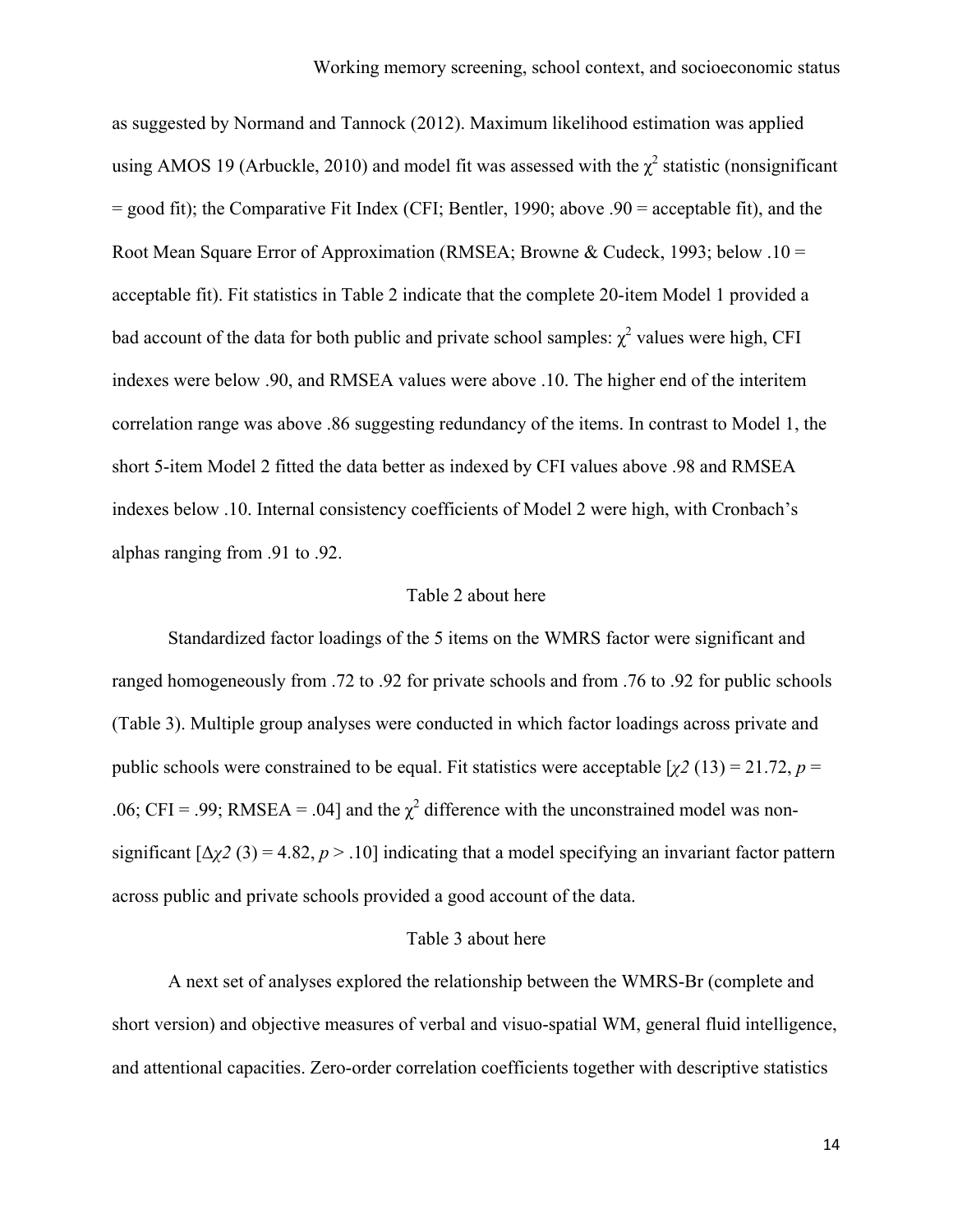are provided in Table 4. Skewed variables were transformed as necessary to comply with the assumption of normality. The data showed that children from public schools presented significantly more problematic WM classroom behaviors than children from private schools [short WMRS-Br: *t* (353) = 2.73, *p* < .05; complete WMRS-Br: *t* (353) = 3.05, *p* < .05]. The same pattern emerged for the objective cognitive measures of WM with private school children outperforming their public school peers on all four AWMA measures (*p*'s < .001 in each case). The data further showed that the short and the complete version of the WMRS-Br were strongly related  $(r = .93)$  and manifested similar patterns of association with the cognitive measures. The WMRS-Br was most strongly associated with the verbal WM measures and manifested medium links with visuo-spatial WM. Notably, the WMRS-Br scores correlated more strongly with the WM measures than with fluid intelligence indicating that teachers were not merely assessing children's general cognitive abilities when completing the rating scale. The WMRS-Br manifested medium links with selective attention, switching, and interference suppression and small associations with response inhibition.

#### Table 4 about here

The last part of the analyses explored the efficacy of the WMRS-Br to identify children with WM problems. From the total sample of 355 children, 22 children with low performance on the AWMA measures (scores of at least 1 *SD* below the mean on 3 out of 4 WM tasks) were assigned to the low WM group (45% of girls and 82% of children from public schools). The low WM children were matched on age and socioeconomic status with a sample of 22 children with average WM performance selected from the same schools and classrooms. Results in Table 5 indicate that the low WM children scored significantly higher on the WMRS-Br compared to the average WM children. Effect sizes were large (Cohen's *d* of 1.47 and 1.14) and in a similar range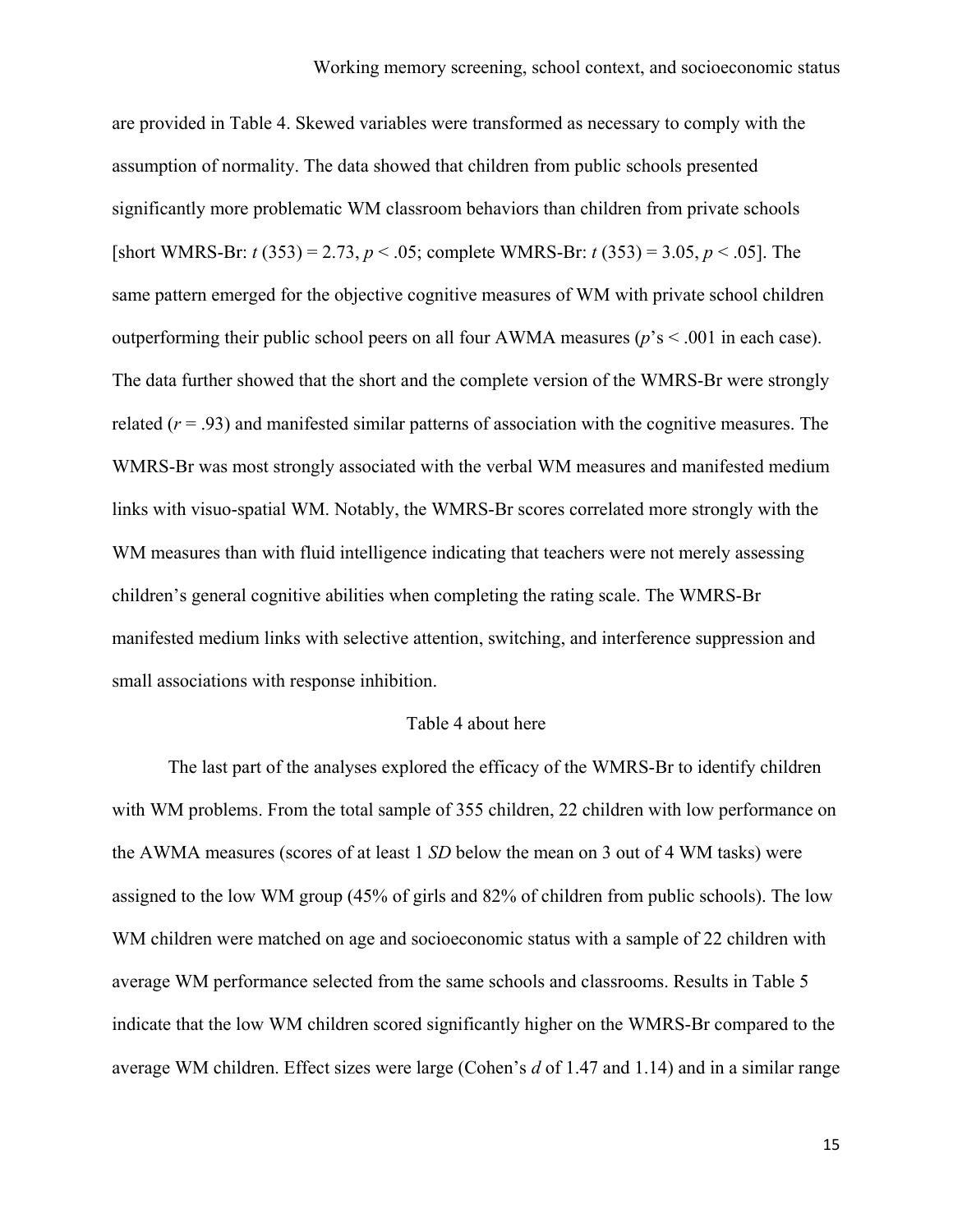to the effect sizes of the objective WM measures (Cohen's *d*s ranging from 1.31 to 2.18). Notably groups did not differ significantly on the Ravens measure of fluid intelligence.

## Table 5 about here

#### **4. Conclusion**

The aim of this study was to adapt the WMRS into Brazilian Portuguese and explore its psychometric properties and links with objective measures of WM and attention in a population of Brazilian children from a range of socioeconomic status and schooling backgrounds. A particular interest was to examine whether WM screening can be achieved with a short version of the original scale as suggested by Normand and Tannock (2012), and whether the WMRS provides a valid instrument for assessing WM behavior in challenging educational settings and in socially vulnerable populations.

 Results indicate that the WMRS-Br manifests good internal reliability and construct validity. Higher teacher ratings were associated with lower scores on objective measures of WM and children identified with very poor WM received significantly higher scores on the WMRS-Br than children with average WM skills despite comparable performance on a test of fluid intelligence. These findings establish convergence between the rating-based WMRS-Br and direct cognitive assessments of WM in a Brazilian sample. Importantly, the psychometric properties of the WMRS-Br were highly similar to the ones of the original English version (Alloway et al., 2009a), demonstrating firstly that the adaptation of the scale into Brazilian Portuguese was adequate and secondly that the WMRS represents a reliable and valid tool that can be used in cultural and educational settings that extend beyond the UK and Canada.

 The study further showed that scores on the WMRS-Br were differentially associated with children's attentional capacities. Links emerged between the WMRS-Br and objective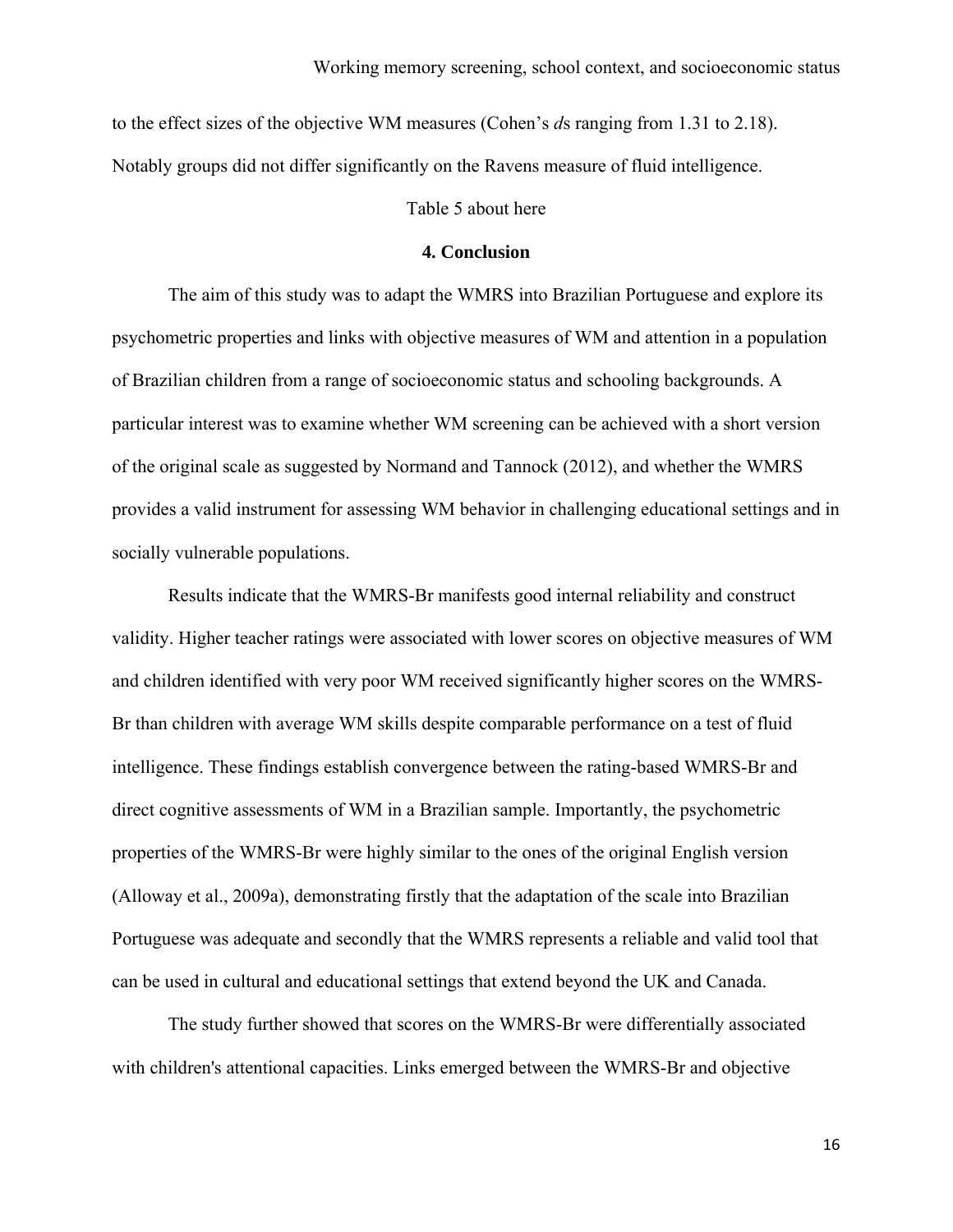measures of selective attention, switching, and interference suppression but not with response inhibition. These results are consistent with other studies in which scores on the WMRS were associated with some aspects of attention but separable from others linked with inhibition and self-regulation (Alloway et al., 2009b; St Clair-Thompson, 2011). Our findings also fit well with evidence showing that children with WM deficits have a highly specific attentional profile that is distinguishable from children with a clinical diagnosis of ADHD. Whereas children with WM impairments generally present short attention spans and exhibit high levels of distractibility, they rarely manifest symptoms of impulsivity which are typically present in ADHD (Alloway et al., 2010; Gathercole et al., 2008; Martinussen & Tannock, 2006). Importantly, response inhibition has been linked to impulsivity and is suggested to play a key role in the manifestation of impulsivity in ADHD (Chamberlain & Sahakian, 2007). The present findings complement these studies with clinical populations. Whereas WM behaviors were associated with performance on attention measures that involve filtering distracting information, they were unrelated to measures of response inhibition which are typically linked to impulsivity.

 The presented research replicates the findings of Normand and Tannock (2012), suggesting that a short WMRS can provide a valid screening tool for identifying WM problems in the classroom, and extends them to young children from different socioeconomic backgrounds in Brazil. Confirmatory factor analyses showed that the short 5-item WMRS model was superior to the original model in the Brazilian sample. The reduced scale manifested good internal consistency, item-total correlations, and validity that were similar to the ones obtained in the Canadian sample. Furthermore, the pattern of association of the short scale with objective measures of WM and attention was highly similar to the complete WMRS-Br, indicating that little information was lost in cutting out three quarter of the original item pool. It is worth noting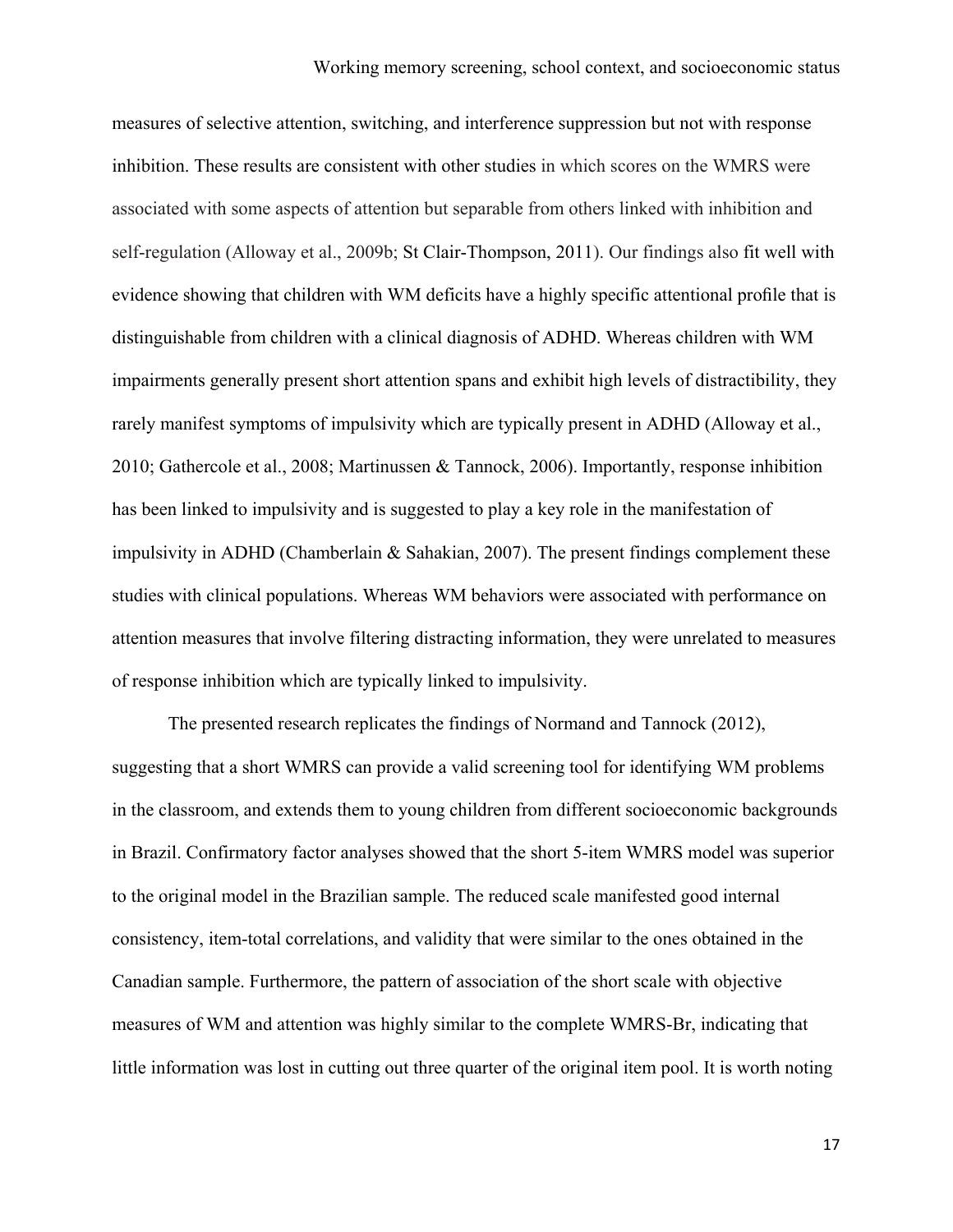that the five key items did not pose any problems in the adaption process, were clear to teachers, and do not dependant on the availability of school resources.

 A key issue of the study was to determine whether the WMRS-Br represents a valid instrument for detecting problematic WM skills if administered in challenging teaching conditions in the context of poverty. Brazilian public school environments have been described as being characteristically different from those found in more advantaged settings (Evans & Kosec, 2012; IDB, 2008). In the present study, public schools presented a low educational quality index and public school children came from socio-economically disadvantaged backgrounds. There were two major concerns in using teacher rating scales to assess WM behavior in such school settings. Firstly, poor training, low salaries, and limited school resources might interfere with the motivation or diagnostic competence of public school teachers to reliably assess WM behaviors in the classroom. Secondly, teacher ratings in public schools might be more open to a negative halo effect where disruptive behavior associated with poverty are more likely to result in the child being rated as presenting low WM skills despite there being an absence of WM problems. These hypotheses were not confirmed by the study. Instead, results indicate that the WMRS-Br manifested excellent psychometric properties in the public school sample and signs of problematic WM behavior, as recognized by Brazilian public school teachers, were related to lower performance on objective tests of WM. These findings are promising and particularly relevant for developing countries where reliable and cost-effective screening tools are often lacking (Salles et al., 2011).

The findings have important practical implications for improving efficiency in detecting children at risk of educational underachievement. WM is associated with academic attainment and WM weaknesses are linked to clinical conditions like ADHD and other learning disorders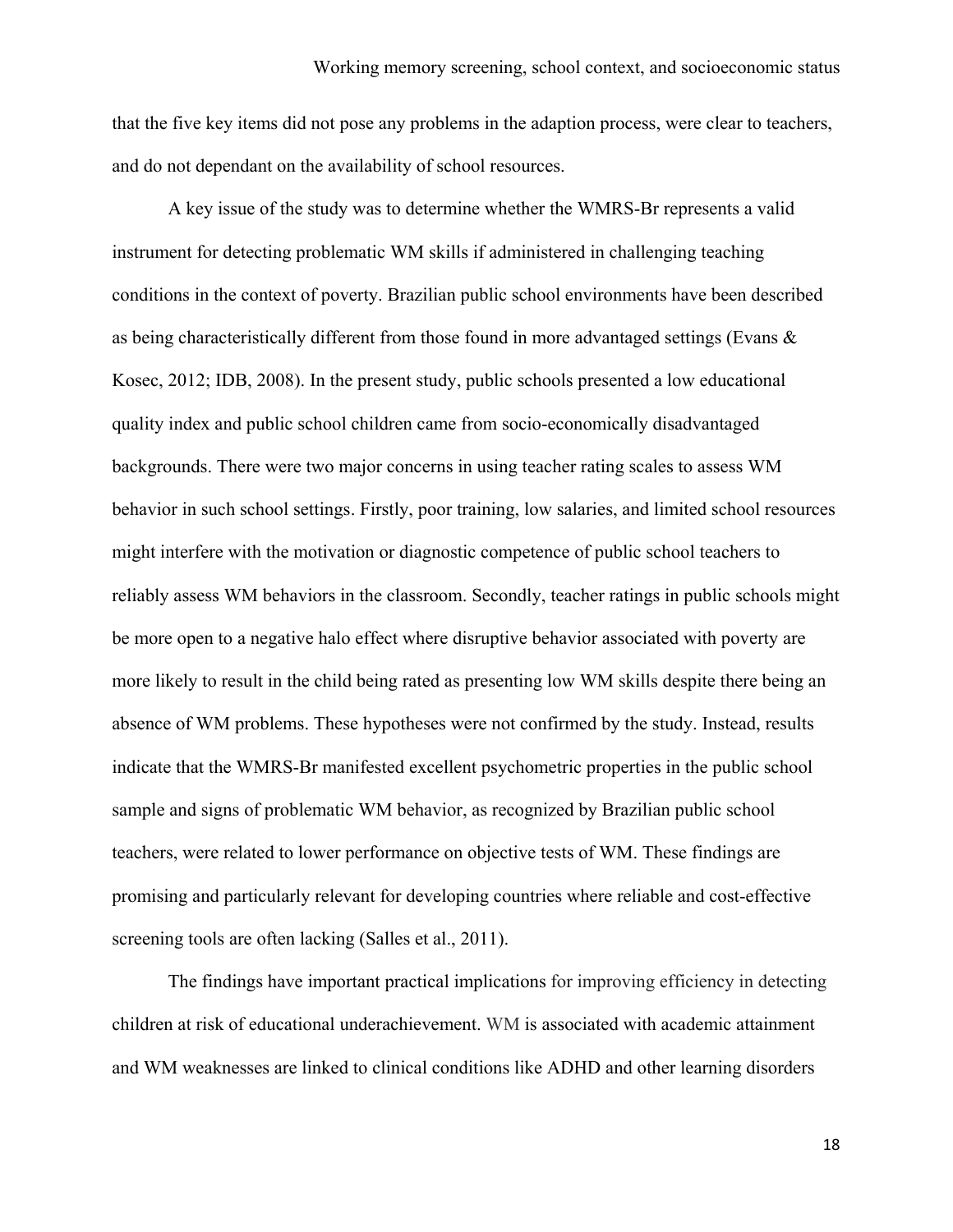(Alloway et al., 2010; Gathercole et al., 2004; Martinussen et al., 2005; Willcutt et al., 2005). The early identification of poor WM skills is thus clearly desirable in order to prevent subsequent learning difficulties. As standard cognitive assessments are associated with high costs, WM impairments go often undetected in children growing up in poverty. A reliable and cost-effective measure like the WMRS-Br, that is quick to score and easy to interpret by a nonspecialist, therefore represents a particularly valuable tool in countries like Brazil with a shortage of public health services, in order to determine whether referral for time-intensive and expensive cognitive assessment is warranted.

To our knowledge this is the first study that adapts the WMRS into another language and uses it in a large and diverse sample of students in an educational context that differs from previous studies conducted in Anglo-Saxon countries (Alloway et al., 2009a; Normand & Tannock, 2012). Taken together, the study indicates that the WMRS represents a suitable assessment tool with useful screening properties in a Latin American context and with children from a range of socioeconomic backgrounds. Furthermore, the study provides additional evidence that a short version of the scale has the potential to effectively identify children with poor WM skills in the classroom. A time-effective reduced WMRS might be particularly useful for teachers that are dealing with heavy teaching loads and large class sizes. Finally, the scale was found to have diagnostic utility for teachers in challenging educational settings with socially vulnerable populations. The WMRS-Br might therefore have the potential to improve the early detection of WM deficits in children growing up in poverty in Brazil, so that appropriate remediational support can be provided which might help to improve children's educational opportunity and future life chances.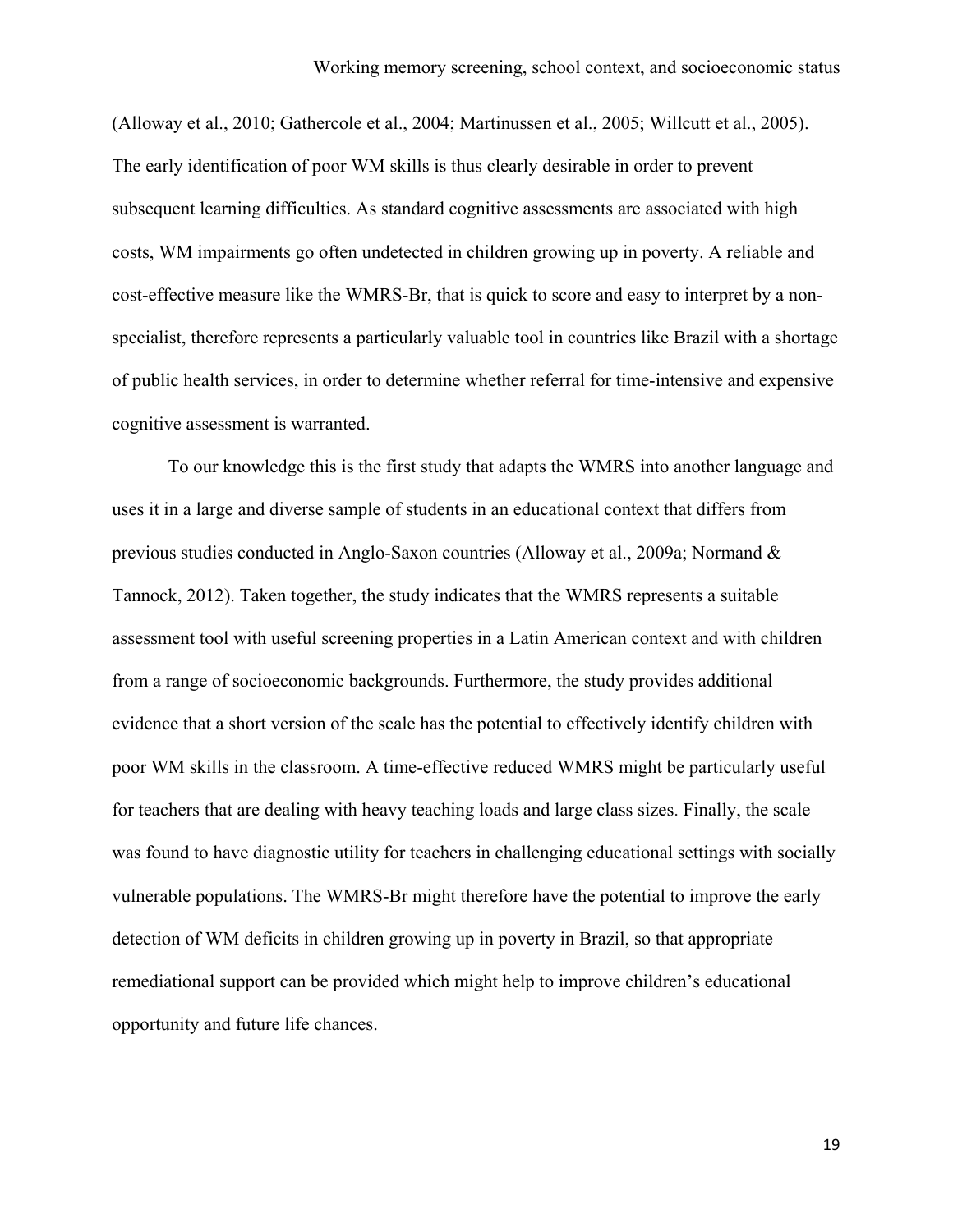## **References**

Alloway, T. P. (2007). *Automated working memory assessment*. London: Pearson Assessment.

- Alloway, T. P., Gathercole, S. E., & Elliott, J. (2010). Examining the link between working memory behavior and academic attainment in children with ADHD. *Developmental Medicine & Child Neurology, 52*, 632-636.
- Alloway, T. P., Gathercole, S. E., & Kirkwood, H. J. (2008). *Working Memory Rating Scale (WMRS)*. London: Pearson Assessment.
- Alloway, T. P., Gathercole, S. E., Kirkwood, H. J., & Elliott, J. (2009a). The Working Memory Rating Scale: A classroom-based behavioral assessment of working memory. *Learning and Individual Differences, 19*, 242-245.
- Alloway, T. P., Gathercole, S. E., Kirkwood, H. J., & Elliott,J (2009b). The cognitive and behavioural characteristics of children with low working memory. *Child Development, 80*, 606-621.
- Arbuckle, J. L. (2010). *AMOS 19*. Meadville, PA: Amos Development Corporation.
- Awh, E., Vogel, E., & Oh, S.-H. (2006). Interactions between attention and working memory. *Neuroscience, 139*, 201-208.
- Baddeley, A. D. (2000). The episodic buffer: a new component of working memory? *Trends in Cognitive Sciences, 4*, 417-423.
- Bentler, P. M. (1990). Comparative fit indexes in structural models. *Psychological Bulletin, 107*, 238–246.
- Bialystok, E., Craik, F. I. M., Klein, R., & Viswanathan, M. (2004). Bilingualism, aging, and cognitive control: Evidence from the Simon task. *Psychology and Aging, 19,* 290-303.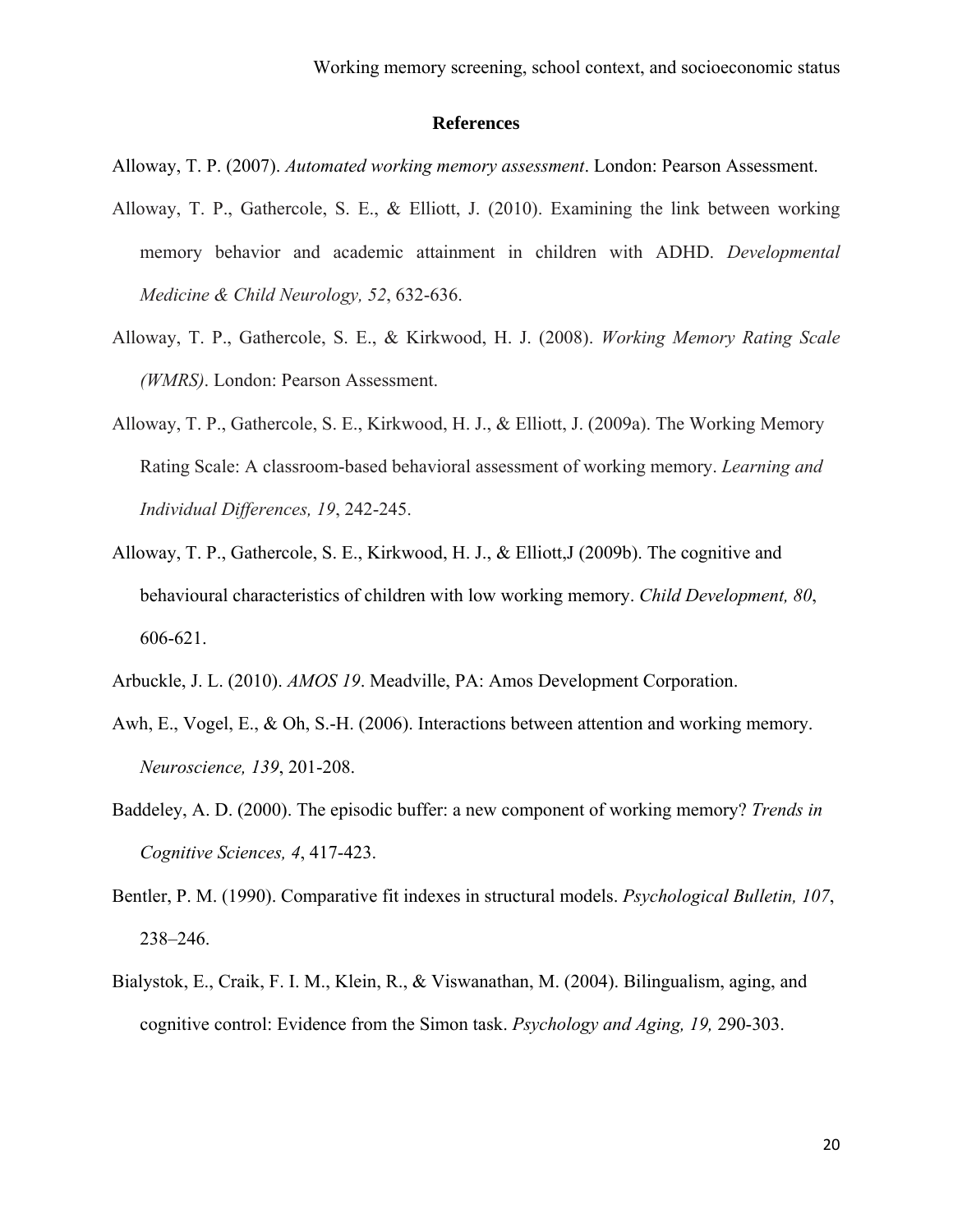- Browne, M. W., & Cudeck, R. (1993). Alternative ways of assessing model fit. In K. A. Bollen & J. S. Long (Eds.), *Testing structural models*. Newbury Park, CA: Sage.
- Carlson, S. M. & Meltzoff, A. N. (2008). Bilingual experience and executive functioning in young children. *Developmental Science, 11*, 282–298.
- Chamberlain, S. R. & Sahakian, B. J. (2007). The neuropsychiatry of impulsivity. *Current Opinion in Psychiatr*y*, 20,* 255-261.
- Cragg, L. & Nation, K. (2008). Go or no-go? Developmental improvements in the efficiency of response inhibition in mid-childhood. *Developmental Science, 6,* 810-827.
- Engel de Abreu, P. M. J., Conway, A. R. A., & Gathercole, S. E. (2010). Working memory and fluid intelligence in young children. *Intelligence*, *38,* 552-561.

Engel de Abreu, P. M. J, Cruz-Santos, A., Martin, R., & Bialystok, E. (2012). Bilingualism enriches the poor. *Psychological Science*. Advance online publication. doi: 10.1177/0956797612443836.

- Engel de Abreu, P. M. J., & Gathercole, S. E. (2012). Executive and phonological processes in second-language acquisition. *Journal of Educational Psychology*. Advance online publication. doi: 10.1037/a0028390.
- Engle, R. W., Tuholski, S. W., Laughlin, J. E., & Conway, A. R. A. (1999). Working memory, short-term memory, and general fluid intelligence: A latent-variable approach. *Journal of Experimental Psychology-General, 128*(3), 309-331.
- Evans, D. K. & Kosec, K. (2012). *Early child education: making programs work for Brazil's most important generation*. Washington, D. C: World Bank.
- Ganzeboom, H. B. G. (2010). A new international socio-economic index (ISEI) of occupational status for the international standard classification of occupation 2008 (ISCO-08) constructed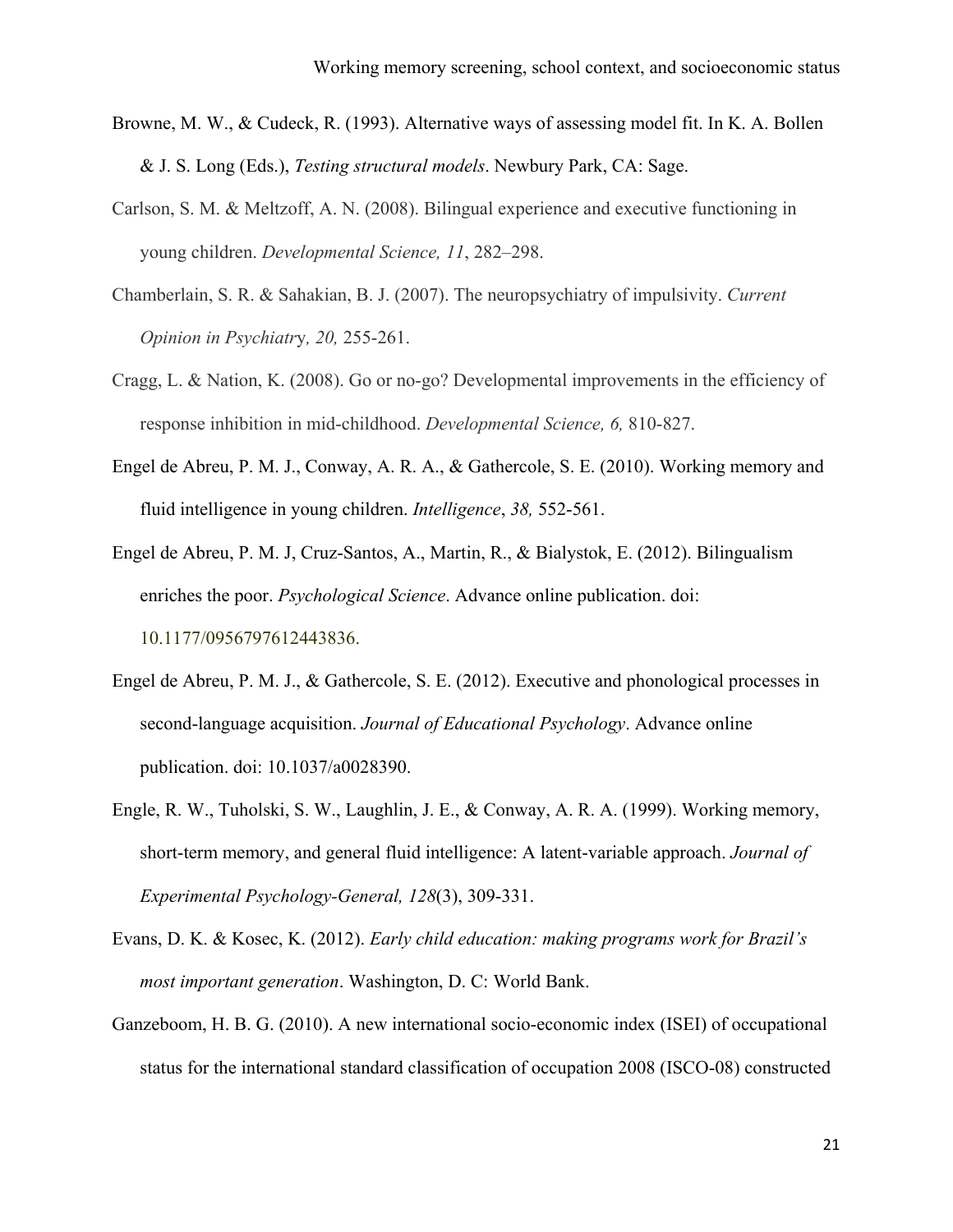with data from the ISSP 2002-2007. Paper presented at the *Annual Conference of International Social Survey Programme*, Lisbon.

- Gathercole, S. E., & Alloway, T. P. (2008). *Working memory and learning: A practical guide*. Thousand Oaks, CA: Sage.
- Gathercole, S. E., Alloway, T. P., Kirkwood, H. J., Elliot, J. G., Holmes, J., & Hilton, K. A. (2008). Attentional and executive behavioual profiles of children with poor working memory. *Learning and Individual Differences, 18,* 214-223.
- Gathercole, S. E., Pickering, S. J., Knight, C., & Stegman, Z. (2004). Working memory skills and educational attainment: Evidence from National Curriculum assessments at 7 and 14 years of age. *Applied Cognitive Psychology*, *18*, 1-16.
- Gioia, G. A., Isquith, P. K., Guy, S. C., & Kenworthy, L. (2000). Test review: Behavior rating inventory of executive function. *Child Neuropsychology, 6*, 235-238.
- IDB (2008). *The quality of education in Brazil*. Inter-American Development Bank /Research Network
- INEP (2009). *IDEB Índice de Desenvolvimento da Educação Básica*. Instituto Nacional de Estudos e Pesquisas Educacionais Anísio Teixeira. (<http://ideb.inep.gov.br/>).
- Manly, T., Robertson, I. H., Anderson, V. & Nimmo-Smith, I. (1998). Test of everyday attention for children. London, England: Pearson Assessment.
- Martinussen, R., Hayden, J., Hogg-Johnson, S., & Tannock, R. (2005). A meta-analysis of working memory impairments in children with attention-deficit/hyperactivity disorder. *Journal of the American Academy of Child & Adolescent Psychiatry, 44*, 377-384.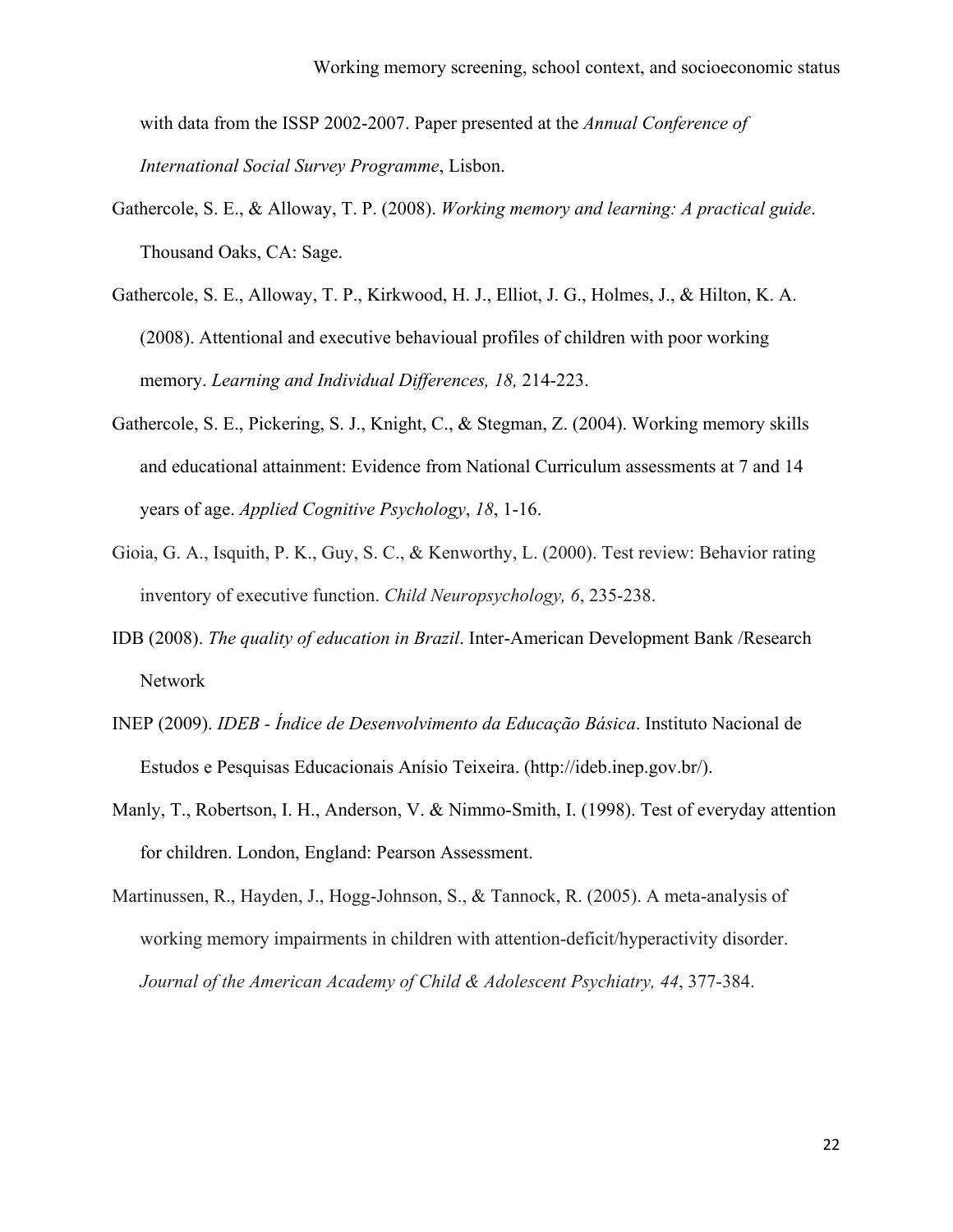- Martinussen, R., & Tannock, R. (2006). Working memory impairments in children with attention-deficit hyperactivity disorder with and without comorbid language learning disorders. *Journal of Clinical and Experimental Neuropsychology*, *28*, 1073-1094.
- Miyake, A., Friedman, N. P., Emerson, M. J., Witzki, A. H., Howerter, A., & Wager, T. D. (2000). The unity and diversity of executive functions and their contributions to complex "frontal lobe" tasks: A latent variable analysis. *Cognitive Psychology, 41*, 49 – 100.
- Normand, S. & Tannock, R. (2012). Screening for working memory deficits in the classroom: The psychometric properties of the Working Memory Rating Scale in a longitudinal schoolbased study. *Journal of Attention Disorders*. Advance online publication. doi:

10.1177/1087054712445062.

- OECD. (2010). *Tackling inequalities in Brazil, China, India and South Africa. The role of labor market and social policies*. OECD Publishing. (http://dx.doi.org/0.1787/9789264088368-en).
- Raven, J. C., Court, J. H., & Raven, J. (1986). *Coloured progressive matrices*. London: H. K. Lewis.
- Salles, J. F., Fonseca, R. P., Cruz Rodrigues, C., Barbosa, T., Miranda, M. C. (2011). Desenvolvimento do Instrumento de Avaliação Neuropsicológica Breve Infantil NEUPSILIN-INF. *Psico-USF*, 16, 297-305.

St Clair-Thompson, H. L. (2011). Executive functions and working memory behaviours in children with a poor working memory. *Learning and Individual Differences, 21,* 409-414. Willcutt, E. G., Pennington, B. F., Olson, R. K., Chhabildas, N., & Hulslander, J. (2005). Neuropsychological analyses of comorbidity between reading disability and attention deficit hyperactivity disorder: In search of the common deficit. *Developmental Neuropsychology, 27*, 35-78.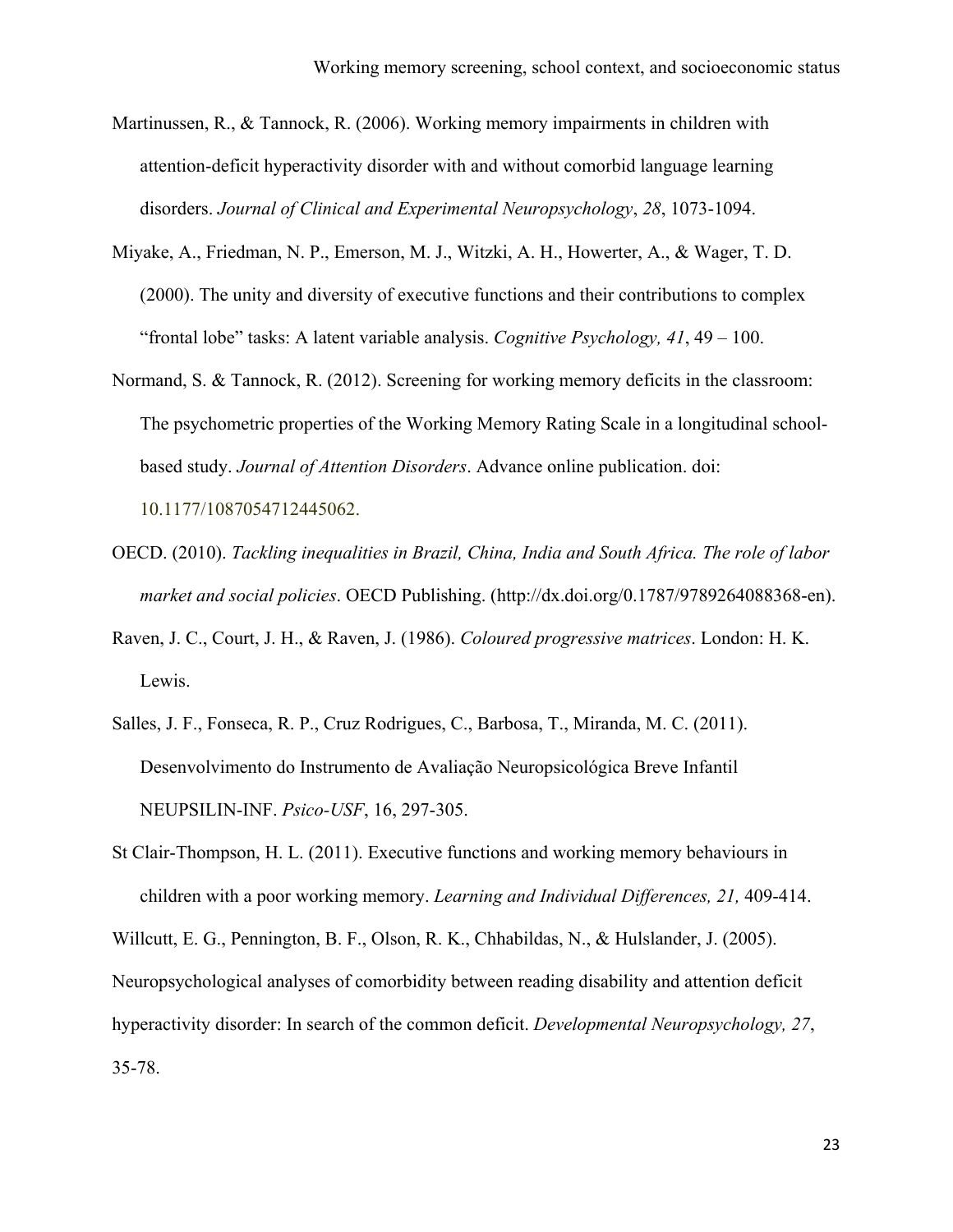Descriptive statistics (with *SD* in parenthesis) and significance tests for demographic data

|                                                       |               | Total (N = 355) Private (N = 173) Public (N = 182) F or $\chi^2$ (1, 353) <sup>1</sup> |               |           |
|-------------------------------------------------------|---------------|----------------------------------------------------------------------------------------|---------------|-----------|
| Age (months)                                          | 89.11 (7.84)  | 88.77 (8.44)                                                                           | 89.43 (7.22)  | .63       |
| Sex (% female)                                        | 51.30         | 49.70                                                                                  | 52.70         | .33       |
| Grade $(\%$ in Year 1)                                | 50.40         | 48.60                                                                                  | 52.20         | .47       |
| Ethnicity $(\% )$                                     |               |                                                                                        |               |           |
| Caucasian                                             | 44.80         | 72.80                                                                                  | 18.10         | $107.32*$ |
| Afro-Brazillian                                       | 11.80         | 1.20                                                                                   | 22.00         | 36.86*    |
| Multiracial                                           | 43.40         | 26.00                                                                                  | 59.90         | $41.45*$  |
| Poverty index <sup>2</sup> (% below the poverty line) | 12.70         | .00.                                                                                   | 24.70         | 48.98*    |
| International Socio-Economic Index <sup>3</sup>       | 52.57 (21.67) | 70.24 (14.31)                                                                          | 35.77 (11.92) | 610.38*   |
| Nutritional status (Body Mass Index-for-age)          | .71(1.29)     | .80(1.22)                                                                              | .63(1.34)     | 1.46      |
| Class size (number of students)                       | 21.38(6.69)   | 17.56(5.05)                                                                            | 25.02(6.00)   | 159.47*   |

Note: <sup>1</sup>one-way ANOVA for continuous variables and Pearson chi-square statistics for

categorical variables. <sup>2</sup>USD 2.50-a-day poverty line. <sup>3</sup>Ganzeboom, 2010.  $* p < .001$ .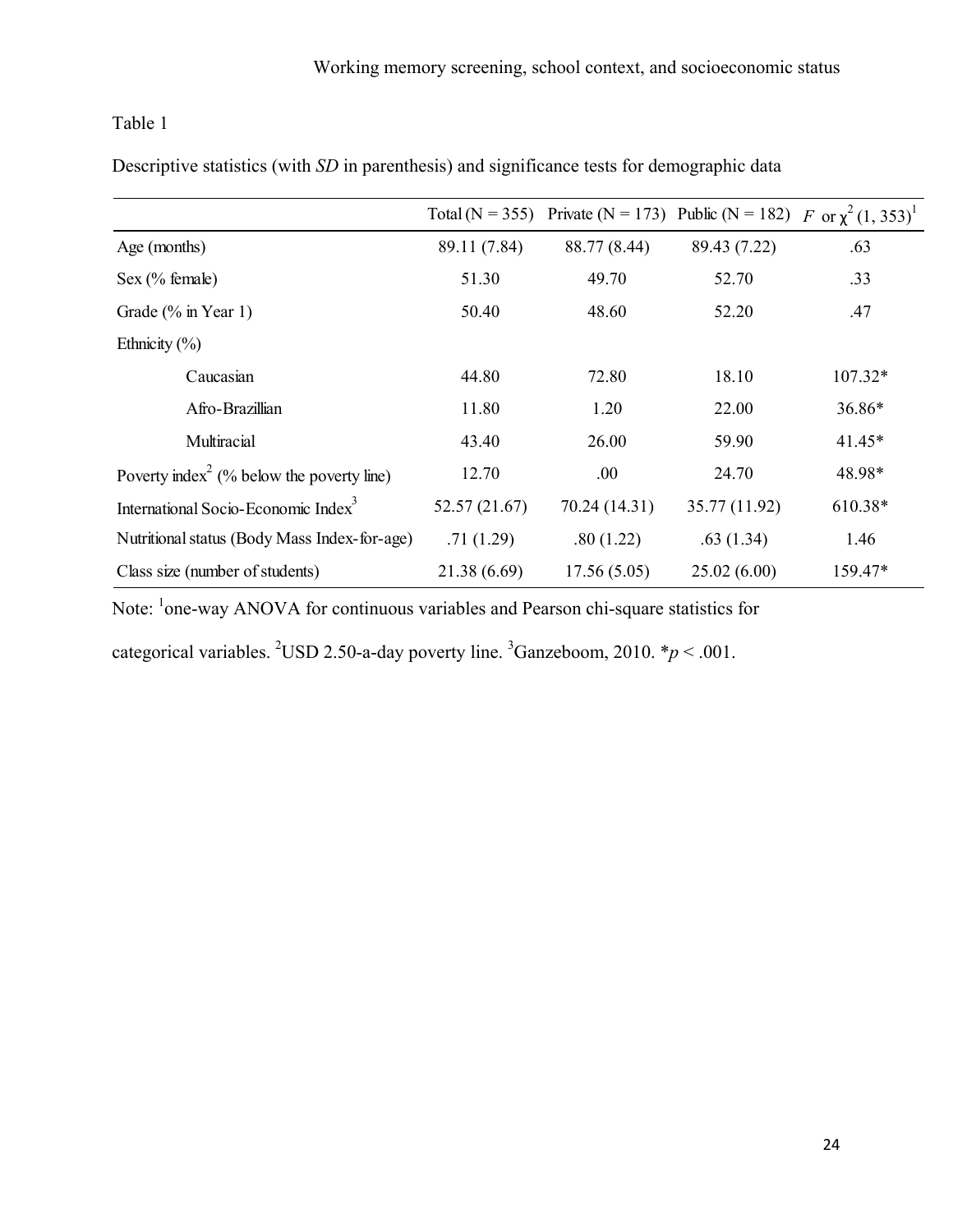Fit indices of the confirmatory factor analyses models for the complete 20-item and the short 5-

|  | item WMRS-Br models |
|--|---------------------|
|--|---------------------|

| Sample                           | N   | $\chi^2$ | df  | $\overline{p}$ | <b>CFI</b> | <b>RMSEA</b> | $\alpha$ | Interitem correlation range |  |
|----------------------------------|-----|----------|-----|----------------|------------|--------------|----------|-----------------------------|--|
| Model 1:20-item one-factor model |     |          |     |                |            |              |          |                             |  |
| Total sample                     | 355 | 1002.7   | 170 | .00            | .89        | .12          | .98      | (.50, .87)                  |  |
| Private                          | 173 | 811.83   | 170 | .00            | .81        | .15          | .97      | (.25, .88)                  |  |
| Public                           | 182 | 651.63   | 170 | .00            | .89        | .13          | .98      | (.47, .90)                  |  |
| Model 2:5-item one-factor model  |     |          |     |                |            |              |          |                             |  |
| Total sample                     | 355 | 8.73     | 5   | .12            | 1.00       | .05          | .92      | (.62, .77)                  |  |
| Private                          | 173 | 12.9     | 5   | .02            | .99        | .09          | .91      | (.59, .80)                  |  |
| Public                           | 182 | 4.01     | 5   | .55            | 1.00       | .00          | .92      | (.53, .82)                  |  |

Note: WMRS-Br = Working Memory Rating Scale Brazilian Version.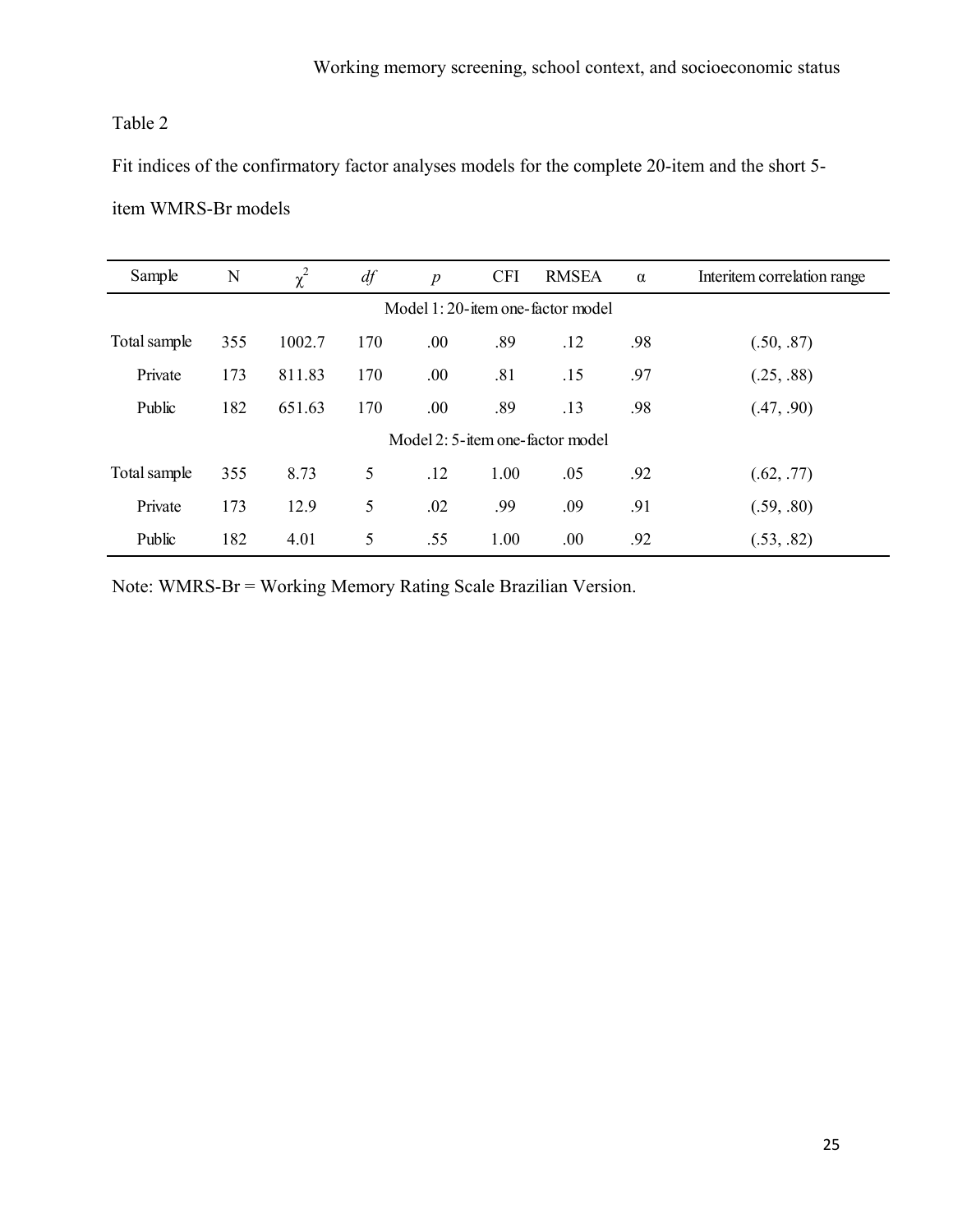Standardized factor loadings (with  $R^2$  values in parenthesis) for the 5-item WMRS-Br model

| Item |                                                                                                                        | Total sample | Private   | Public   |
|------|------------------------------------------------------------------------------------------------------------------------|--------------|-----------|----------|
| 4    | Abandona atividades antes de completá-las                                                                              | .76(.58)     | .72(.52)  | .76(.58) |
|      | (Abandons activities before completion)                                                                                |              |           |          |
| 10   | Se beneficia da ajuda contínua do professor(a) durante tarefas mais longas                                             | .84(.71)     | .78(.61)  | .86(.74) |
|      | (Benefits from continued teacher support during lengthy activities)                                                    |              |           |          |
| 14   | Não segue corretamente as instruções em sala de aula (ex: segue bem alguns, mas não todos, os passos de uma instrução) | .81(0.66)    | .81(0.66) | .81(.66) |
|      | (Does not follow classroom instructions accurately, e.g. carries out some but not all steps in an instruction)         |              |           |          |
| 16   | Está tendo pouco progresso em leitura e matemática                                                                     | .84(.71)     | .86(.74)  | .83(.68) |
|      | (Is making poor progress in literacy and math)                                                                         |              |           |          |
| 20   | Depende do colega sentado ao lado para lembrá-lo(a) da tarefa que está realizando                                      | .92(.85)     | .92(.86)  | .92(.84) |
|      | (Depends on neighbor to remind them of the current task)                                                               |              |           |          |

Note: WMRS-Br = Working Memory Rating Scale Brazilian Version. All estimates are

significant at  $p < .001$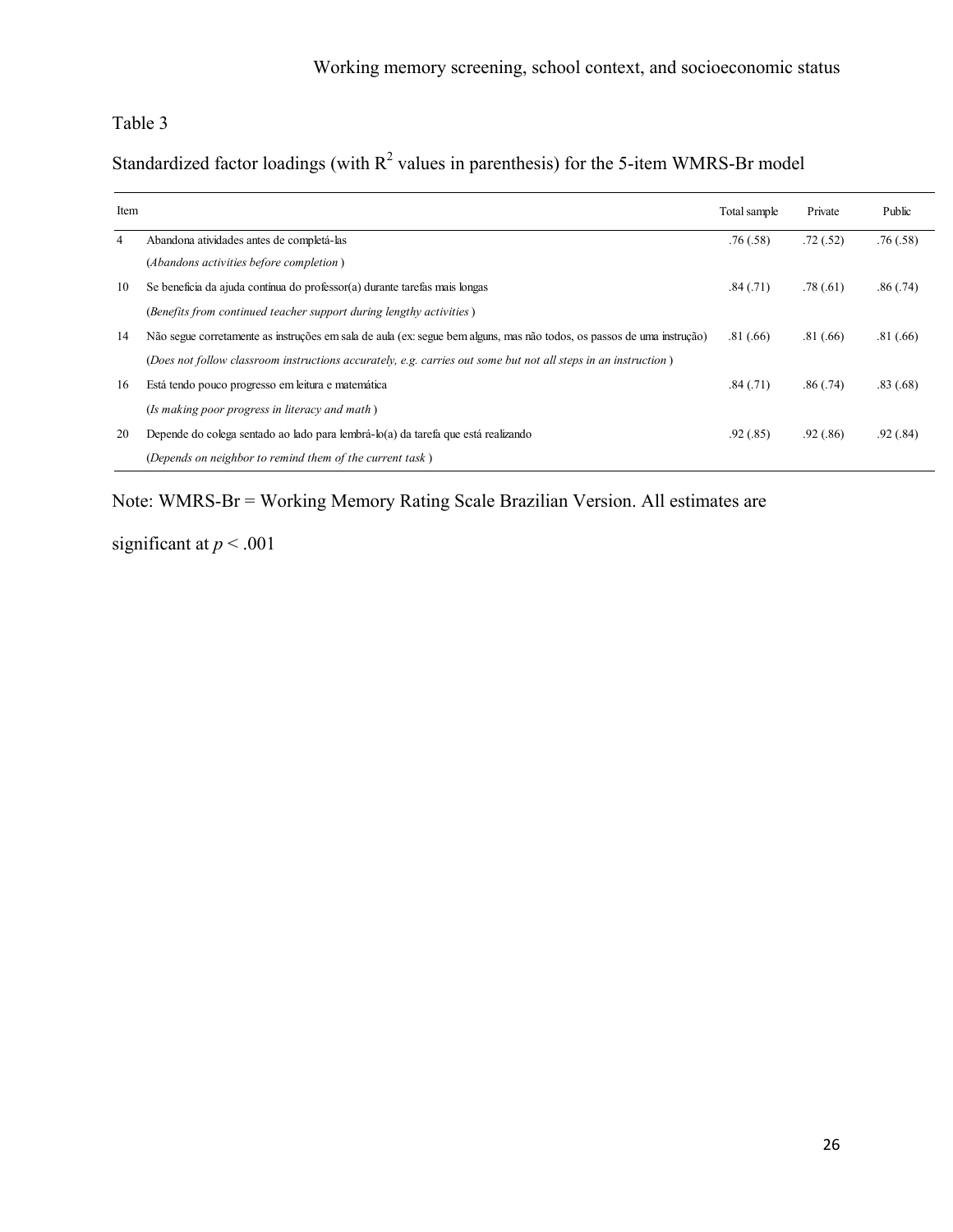Descriptive statistics and Pearson's correlation coefficients (right hand side of the table) between the WMRS-Br and objective cognitive measures of working memory, fluid intelligence, and

## attention

|                                |          | Total ( $N = 355$ ) | Private ( $N = 173$ ) | Public ( $N = 182$ ) |                          | <b>WMRS-Total</b>        |          | <b>WMRS-Private</b>        |           | <b>WMRS-Public</b>         |
|--------------------------------|----------|---------------------|-----------------------|----------------------|--------------------------|--------------------------|----------|----------------------------|-----------|----------------------------|
| Measures                       | $\alpha$ | Mean (SD)           | Mean (SD)             | Mean (SD)            | short                    | complete                 | short    | complete                   | short     | complete                   |
| Working Memory Rating Scale-Br |          |                     |                       |                      |                          |                          |          |                            |           |                            |
| Short                          | .92      | 2.42(3.76)          | 1.65(2.84)            | 3.16(4.34)           | $\overline{\phantom{a}}$ |                          |          | --                         | --        | $\overline{\phantom{a}}$ . |
| Complete                       | .98      | 9.72 (13.93)        | 6.76(10.25)           | 12.54 (16.23)        | .93**                    | $\overline{\phantom{a}}$ | $.90**$  | $\overline{\phantom{a}}$ . | 95**      | $\overline{\phantom{a}}$   |
| Verbal working memory          |          |                     |                       |                      |                          |                          |          |                            |           |                            |
| Digit recall                   | .93      | 23.28 (4.74)        | 24.85 (4.42)          | 21.78 (4.56)         | $-40**$                  | $-41**$                  | $-.38**$ | $-40**$                    | $-.37**$  | $-.37**$                   |
| Counting recall                | .92      | 13.86 (4.43)        | 15.32 (4.58)          | 12.47 (3.81)         | $-45**$                  | $-43**$                  | $-40**$  | $-.37**$                   | $-48**$   | $-45**$                    |
| Visuo-spatial working memory   |          |                     |                       |                      |                          |                          |          |                            |           |                            |
| Dot matrix                     | .91      | 17.57(4.16)         | 19.24(4.14)           | 15.99(3.53)          | $-.29**$                 | $-.29**$                 | $-.28**$ | $-.28**$                   | $-.24**$  | $-.23**$                   |
| Odd-One-Out                    | .91      | 14.10(4.23)         | 15.30(4.43)           | 12.96(3.71)          | $-.33**$                 | $-.30**$                 | $-.29**$ | $-.23**$                   | $-.32**$  | $-31**$                    |
| Fluid intelligence             |          |                     |                       |                      |                          |                          |          |                            |           |                            |
| Raven CPM                      | .82      | 20.67(5.21)         | 23.06 (5.09)          | 18.40 (4.21)         | $-.29**$                 | $-.29**$                 | $-.24**$ | $-21**$                    | $-.27**$  | $-.29**$                   |
| Selective/focused attention    |          |                     |                       |                      |                          |                          |          |                            |           |                            |
| Sky search (s)                 | $-$      | 7.78(3.95)          | 6.45(2.28)            | 9.04(4.73)           | $-.28**$                 | $-.30**$                 | $-.34**$ | $-.37**$                   | $-.18*$   | $-.18*$                    |
| Switching/Attentional control  |          |                     |                       |                      |                          |                          |          |                            |           |                            |
| Opposite worlds                | .66      | 90.88 (3.69)        | 92.30 (2.80)          | 89.53 (3.93)         | $-.34**$                 | $-.35**$                 | $-.29**$ | $-.26**$                   | $-.33**$  | $-.35**$                   |
| Response inhibition            |          |                     |                       |                      |                          |                          |          |                            |           |                            |
| Simon says                     | .59      | 18.43 (4.64)        | 18.59 (4.60)          | 18.27(4.68)          | $-.16*$                  | $-.17*$                  | $-.17*$  | $-.16*$                    | $-14$     | $-.17*$                    |
| $Go/No-Go$ $(\%)$              | .73      | 67.06 (13.26)       | 66.04 (13.00)         | 68.03 (13.46)        | $-.11*$                  | $-.13*$                  | $-.06$   | $-.06$                     | $-.17*$   | $-.20**$                   |
| Interference suppression       |          |                     |                       |                      |                          |                          |          |                            |           |                            |
| Flanker RT (ms)                | .87      | 1030.39 (309.97)    | 977.12 (267.96)       | 1081.02 (338.23)     | $-.27**$                 | $-.27**$                 | $-.26**$ | $-26**$                    | $-0.24**$ | $-.25**$                   |
| Simon RT (ms)                  | .83      | 879.50 (176.00)     | 835.28 (166.54)       | 921.53 (174.88)      | $-.29**$                 | $-29**$                  | $-26**$  | $-.25**$                   | $-27**$   | $-.27**$                   |

Note: WMRS-Br = Working Memory Rating Scale Brazilian Version; Raven CPM = Raven's Coloured Progressive Matrices; RT = reaction time; square root transformation of Dot Matrix, Raven, Opposite Worlds, and Simon Says; inverse transformation of the short WMRS-Br, Sky Search, Flanker and Simon tasks; log transformation of the complete WMRS-Br. For ease of interpretation means and *SD* of the untransformed variables are reported. \* $p < .05$ . \*\* $p < .01$ .